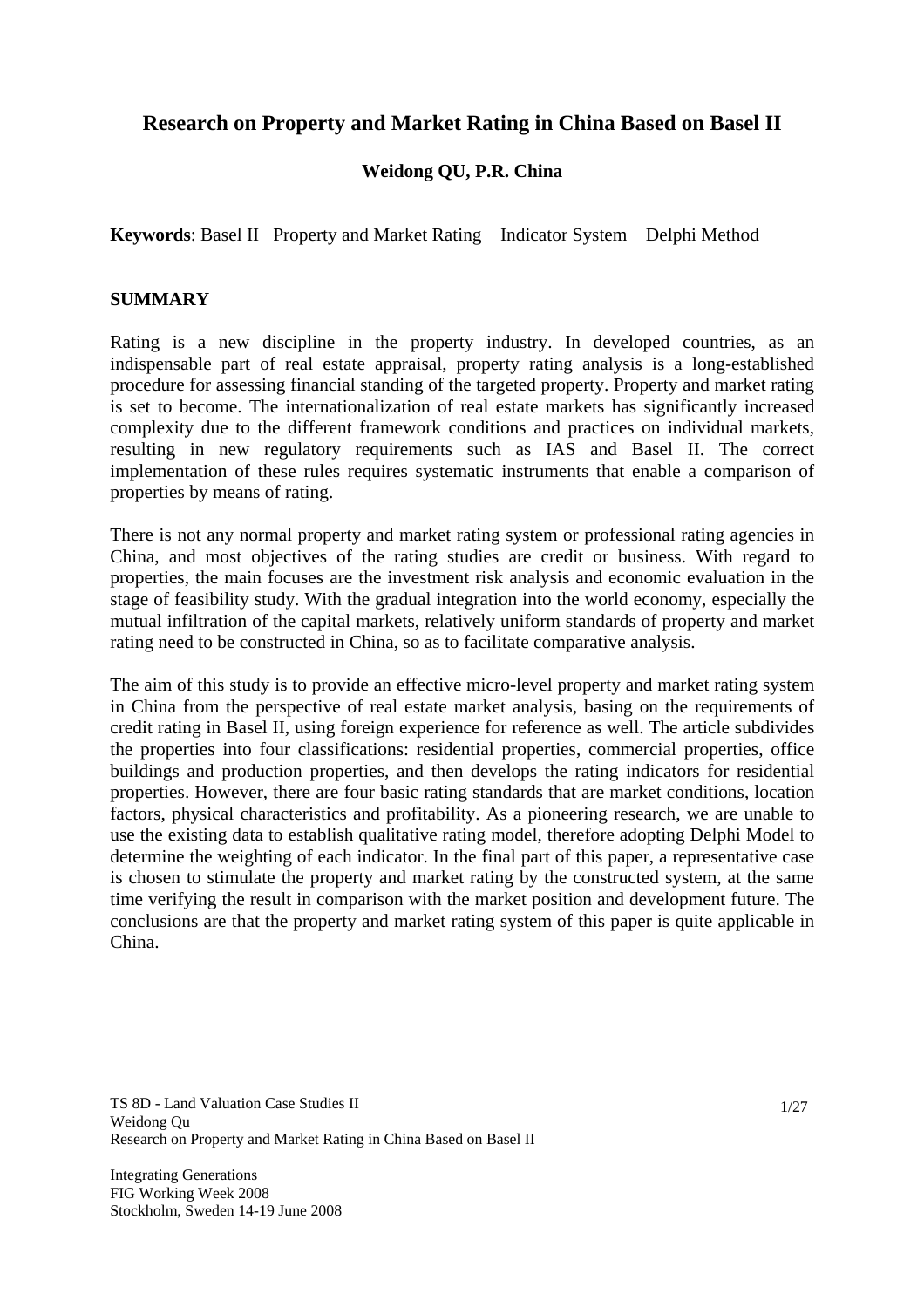# **Research on Property and Market Rating in China Based on Basel II**

# **Weidong QU, P.R. China**

# **1. INTRODUCTION**

# **1.1 Research Background**

There can be little doubt that rating is still a new discipline in the property industry. For companies, banks and investment institutions, rating analysis is a long-established procedure for assessing financial standing of projects. In developed countries, as an indispensable part of real estate appraisal, property and market rating isn't focused on the ability to meet financial obligations but on the comparability of opportunity and risk profiles. On June  $26<sup>th</sup>$  2004, the "game rules" of international bank industry, New Basel Capital Accord (Basel II) reached a final version, which prescribes two methods of credit rating: Standardised Approach and Internal Ratings Based Approach, providing a more workable international standards for property and market rating.

Along with the gradual integration into the world economy, especially the mutual infiltration of the capital markets, relatively uniform standards of property and market rating need to be constructed in China, so as to facilitate comparative analysis. There is not any normal property and market rating system or professional rating agencies in China. Developers lay particular emphasis on profitability and balance analysis of financing in the investment stage, while financial institutions mainly investigate the repayment potential of debt when evaluating the real estate development loans. The information system and forecasting systems of property markets aim at monitor the supply, demand, costs and vacancy rates etc., in order to enhance the macro regulation of the country, but can't meet the needs of micro parts in the markets. The classification and rating of urban land is mass assessing of the land, excluding buildings, serving intentions as land use planning, appraisal and tax collection. Most objectives of current rating studies are credit or business. With regard to properties, the main focuses are the investment risk analysis and economic evaluation in the stage of feasibility study.

#### **1.2 Research Significance**

Against a background of increasing concerns with regard to credit operations and capital return, clear opportunity and risk profiles of properties and their relevant markets are of high importance as a key element of property valuation and profitability analysis. General comments on markets, locations and competitors no longer suffice to meet the various demands of transparency in the finance and real estate industry. In light of the required transparency, a system which covers and in the meantime evaluates both the property and its market with all technical and economic features is of utmost significance. The basic requirement, which is made by many actors in the real estate sector, was decisive for developing a new and appropriate rating system. This is because that, on the one hand, the internationalism of real estate markets has significantly increased complexity due to the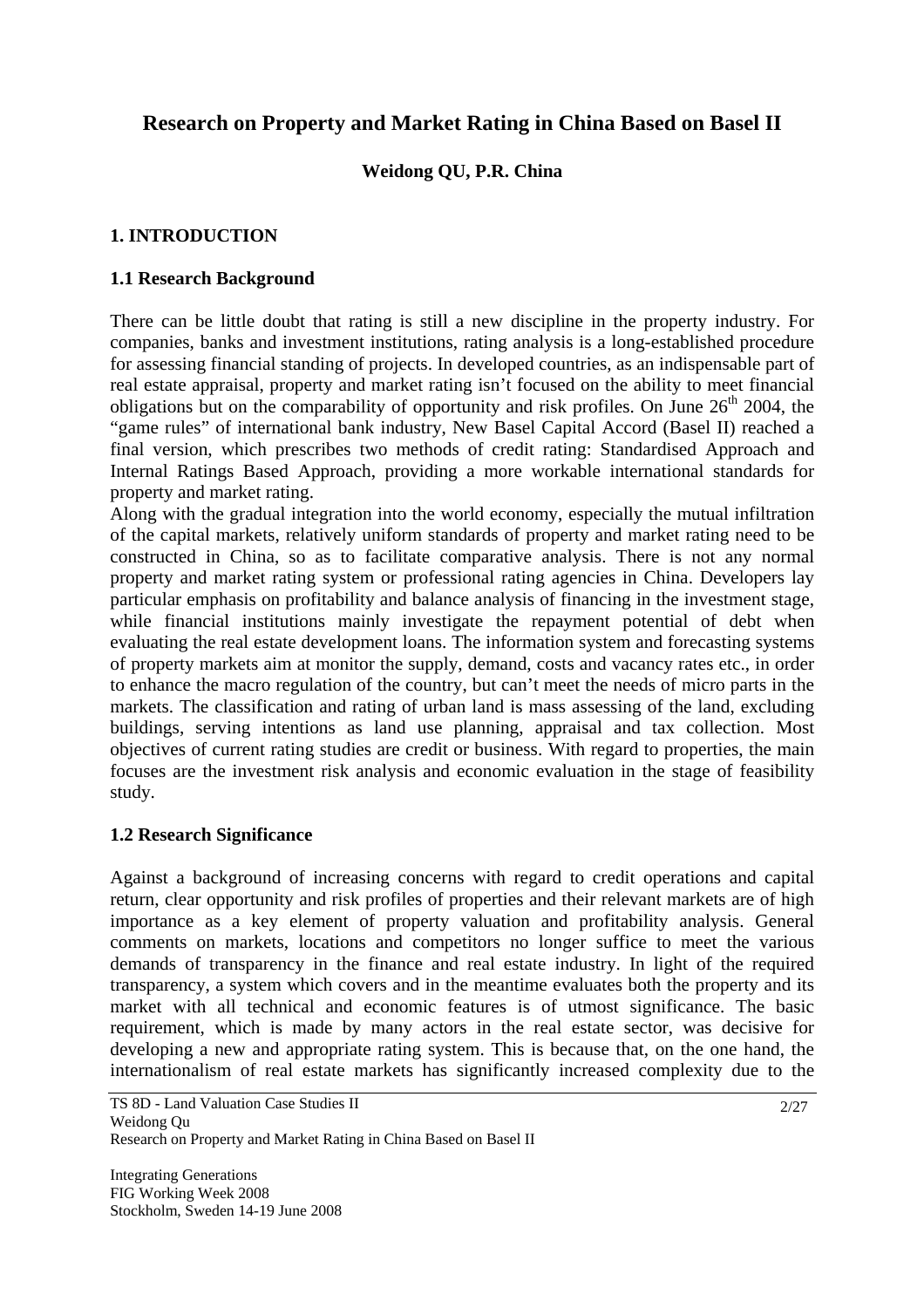different framework conditions and practices on individual markets, thereby making comparisons more difficult. On the other hand, increasing cross-border transactions have resulted in new regulatory requirements as evidenced by IAS accounting or Basel II. The correct implementation of these rules desires systematic rating instruments that enhance market transparency and provide reference for real estate market participants and those of relevant interests.

For China with high-speed development of economy, World Bank has pointed out in its evaluation report that according to the experience of the economy development in other countries, the profitability of financial crisis in the coming 20 years is close to 100%. Particularly in the last few years, the realty industry has undergone an explosion growth, and the price has been souring. Not only real estate developers incur enormous debt for hoarding land and building improvements, but also consumers purchase houses on loan thinking little of the cost due to the rising trend of price. Banks don't hesitate to provide loans from the considerations of pursuing interests, resulting in the large proportion of real estate development loans and mortgage loans in the balance sheet. In the meantime, the turbulence of global finance markets arisen by the crisis of sub mortgage loans in America which began in April, 2007 and hasn't passed as yet has knolled the alarm bell for real estate loans in China. There lies profound causation and inevitability behind the crisis of sub mortgage loans in America, among which the weak risk consciousness and disabled market restriction mechanism are the final hidden trouble, and also the imperfection of the property and market rating system became one of the reasons. Currently, the mortgage loans in China are mainly of high quality, not to mention "zero principal", however, the default rates generally begin to rise in 3-5years after the granting of loans. Most of the residential mortgage loans is new in the last 2 years, which means that the default rate may ascend gradually with the process of time. For the sake of preventing occurrence of credit crisis similar to that in America, property and market rating system needs to be established in China, so that financial institutions and investors can hold the market pulse more clearly and improve their own capability of risk management.

The aim of this study is to provide an effective micro-level property and market rating system in China for real estate professionals and financial institutions from the perspective of real estate market analysis, basing on the requirements of credit rating in Basel II, using foreign experience for reference as well. In the final part of this paper, a representative case is chosen to stimulate the property and market rating by the constructed system, at the same time verifying the result in comparison with the market position and development future.

# **2. STUDY ON RELATIVE THEORIES OF PROPERTY AND MARKET RATING**

# **2.1 Rating Provisions in Basel II**

# 2.1.1 Overview of Basel II

In June, 2004, after a 5-years period of rough international negotiation, opinion inquiry and repeating calculation and amendment, New Basel Capital Accord (Basel II) came on in due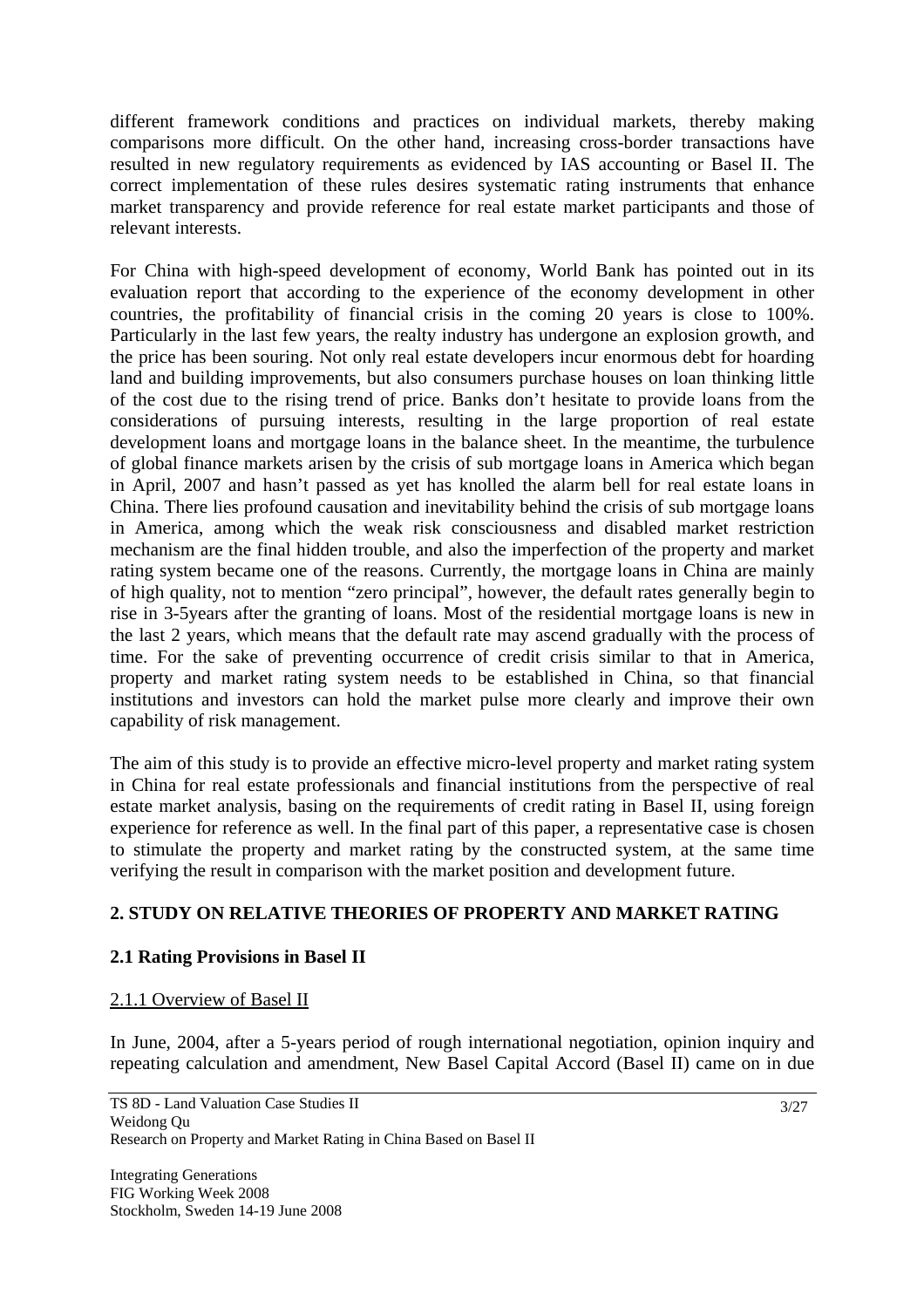form. As an international agreement concerning capital measurement and supervision of banks, New Basel Capital Accord represents the development trend of risk management in commercial banks. The principle of overall risk management featured by quantitative analysis and balance supervision oriented to risk management spark plugged and embodied in Basel II is of practical guidance to global bank industry even international financial domain.

The New Accord consists of three pillars: (1) minimum capital requirements, (2) supervisory review of capital adequacy, and (3) public disclosure. With regard to credit risk, the New Record provides two kinds of calculation methods: Standardized Approach (SA) and Internal Ratings Based Approach (IRB). The IRB approach is divided into Foundation IRB Approach and Advanced IRB Approach further. The IRB approach offers reference for commercial banks all over the world to innovate and improve credit risk identification system and credit management, provided with important significance to the accuracy and sensibility of risk measurement.

After its release, Basel II has got active response from the international financial domain. The attitude towards enforcing and implementing the New Accord is quite definite: China Banking Regulatory Commission CBRC has drawn up the strategy of "development along" two measures" and "double-track system" in carrying out Basel II, and requires large commercial banks to speed the construction of internal rating system, satisfy the request of the New Accord, and improve the capacity of risk management.

# **2.1.2 Property Rating Standards in Basel II**

Among the 5 classes of assets under the IRB approach, income-producing real estate (IPRE) and high-volatility commercial real estate are included into corporate asset class. For incomeproducing real estate, the prospects for repayment and recovery on the exposure depend primarily on the cash flows generated by the asset. The primary source of these cash flows would generally be lease or rental payments or the sale of the asset. The borrower may be, but is not required to be, an SPE, an operating company focused on real estate construction or holdings, or an operating company with sources of revenue other than real estate. The distinguishing characteristic of IPRE versus other corporate exposures that are collateralized by real estate is the strong positive correlation between the prospects for repayment of the exposure and the prospects for recovery in the event of default, with both depending primarily on the cash flows generated by a property. High-volatility commercial real estate (HVCRE) lending is the financing of commercial real estate that exhibits higher loss rate volatility.

Appendix 4 of New Basel Capital Accord lists the risk rating standards for income-producing real estate and high-volatility commercial real estate by the supervisor in detail.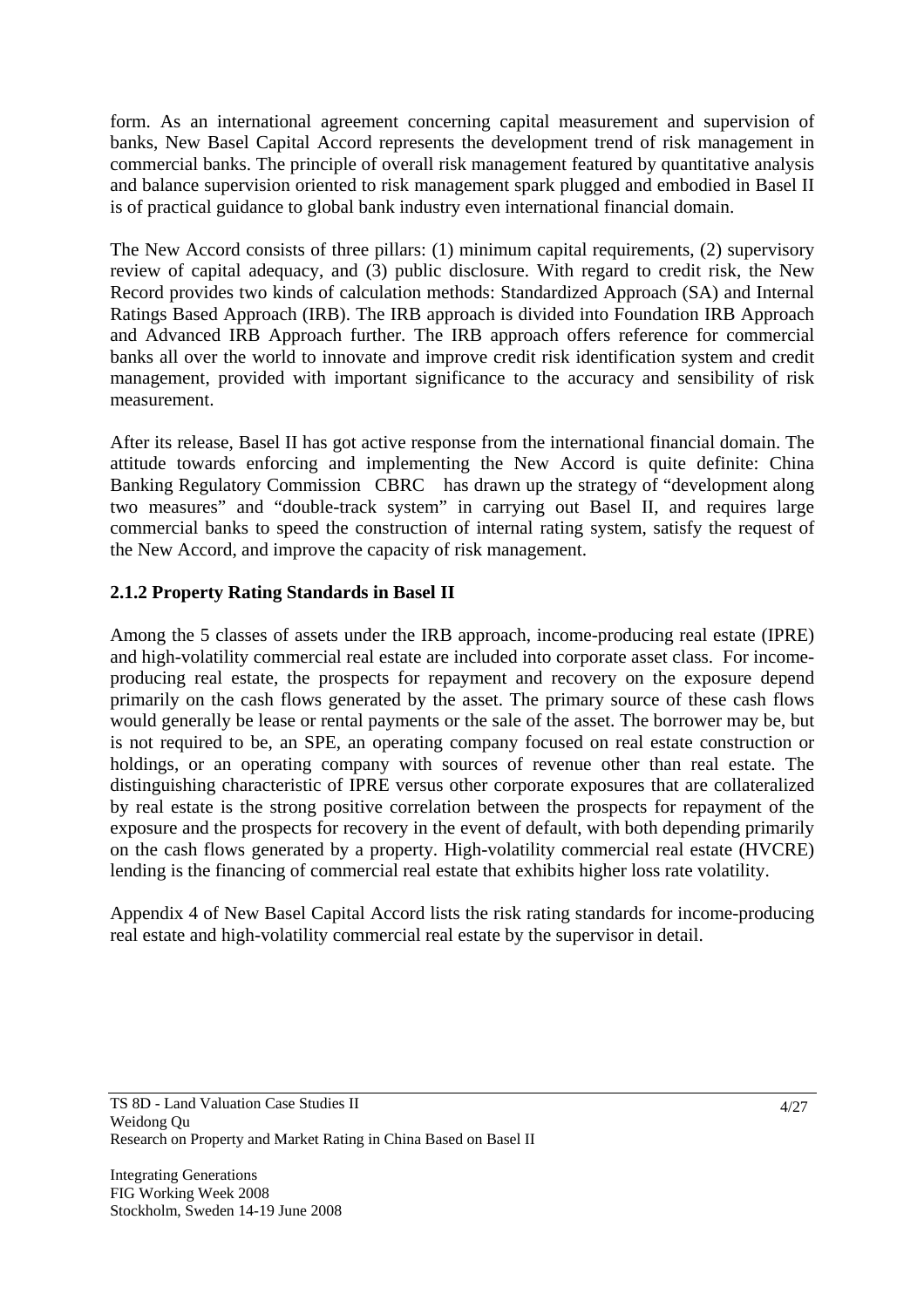# **2.2 Theory of Property and Market Rating**

# 2.2.1 Fields of application

# 2.2.1.1 Loan analysis in the process of granting property loans

In the context of property financing, market value appraisals or mortgage lending valuations are an essential element of the loan decision. They are used to determine adequate interest conditions in line with the entailed risk, the concomitant lending limit and the refinancing costs. Property and market rating makes medium-term property and market risks & opportunities transparent for the decision makers. The markets themselves, but also the properties in their relevant markets, become more comparable with each other. Although this does not allow one to depict the absolute risk or opportunity, it shows the relative position pf an asset in comparison with similar properties.

# 2.2.1.2 Risk analysis of portfolios for securitization purposes

Mortgage securitization means that certain groups of credit claims are transferred to a legal entity known as a Special Purpose Vehicle (SPV) that has been created especially for this purpose. It refinances itself by issuing securities (Asset Backed Securities, ABS) that are sold to institutional investors. A special form of ABS is Mortgage Backed Securities (MBS). If such a pool consists of private loans, they are called Residential MBS (RMBS); and if it consists of commercial loans, they are called Commercial MBS (CMBS). The securitization transaction basically means that risks are transferred and less regulatory capital is necessary. In order to place MBS in a market, the transaction should first be rated by a rating agency that mainly focuses on the quality of securities.

# 2.2.1.3 Investment and disinvestment decisions

Supported by the rating process, it is possible to generate a second essential string of information in addition to property valuation. While the determination of the market value ascertains the possibly achievable price for a property on the valuation date, rating offers information about the future development of a property as compared to similar assets. This statement helps a property owner to make a decision with regard to the possible sale of his or her property. If sufficient information is available, a potential purchaser receives the same assistance. Such help may be useful both for individual properties as well as for portfolios because portfolio management is a risk-oriented diversification of a property pool.

#### 2.2.1.4 Portfolio analysis and control

In the context of portfolio management, property and market rating serves to identify a strategy relating to investment diversification. Furthermore, it is an efficient means of discovering risks that have arisen because of the specific structure of a portfolio. It is obvious that risk management is only able to support a business strategy adequately if it contributes to rapidly identifying problems in the portfolio composition in terms of region, material and time. Therefore, it is first of all necessary to recognize the individual property and market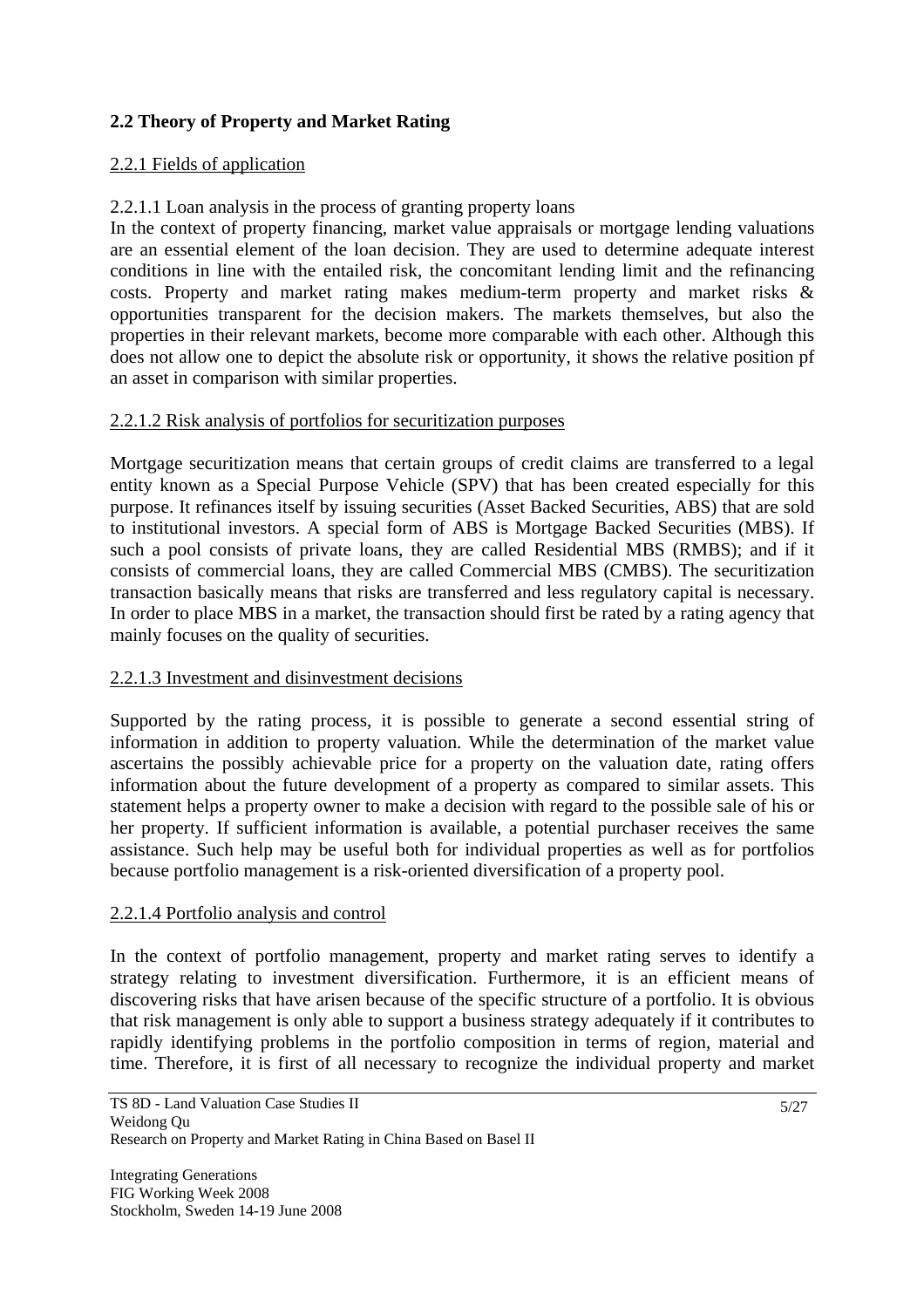risks and how they interact. In a second step, these findings may then be applied to the property portfolio or property loan portfolio. The portfolio can be transformed into a market risk-weightinged portfolio map that shows the regional portfolio distribution using a geographical information system (GIS). If the market conditions change, the rating for the affected properties may be modified correspondingly and will reflect the changed risk profile. In this context, it is the objective of property and market rating to create an evaluable database and the instrument that is necessary to develop risk profiles for accessing a portfolio.

# 2.2.2 Definitions of property and market rating

Property and market rating is a standardized procedure aiming to display the sustainable quality of a property in its relevant market. The quality of a property is judged by the medium-term sales prospects at a then adequate price between professionals who have access to all property and market information. The credit standing of the tenant and the borrower, as well as the default risk of the loan, are not subjects of the property and market rating.

The interval of property and market rating is generally 3-5 years. Latent factors in the future medium-term should be considered, and compared with competitive real estate in relevant markets. The anticipate affairs close to the rating date is more certain, thus have more impact on the rating results.

# **3. DESIGN OF PROPERTY AND MARKET RATING INDICATOR SYSTEM**

# **3.1 Principles of Designing Indicator System**

# 3.1.1 Integrality

Theoretically, the indicator system should reflect the whole performance and synthesis condition of the rating subject accurately. The contents of evaluation should include various factors influencing the market conditions of the rating subject, not only investigating past characteristics, but also predicting future development trend; not only considering the subject itself, but also studying the neighborhood and its impact. The indicator system can reflect direct and indirect effects, combining dynamic and static indicator together, thereby ensuring comprehensiveness and credibility of the evaluation.

# 3.1.2 Rationality

Property and market rating system should be scientific and logical, with its indicators organically conjugating to form a system. The economic content covered by each indicator is not intersectional, working in coordination in explaining function. The selection of qualitative indicator and establishment of benchmark value need a lot of historical data analysis. Some qualitative indicators should be quantized to the utmost extent, so as not to rate randomly. Moreover, the contents of evaluation should have scientific description, and the intention of each indicator should be clear.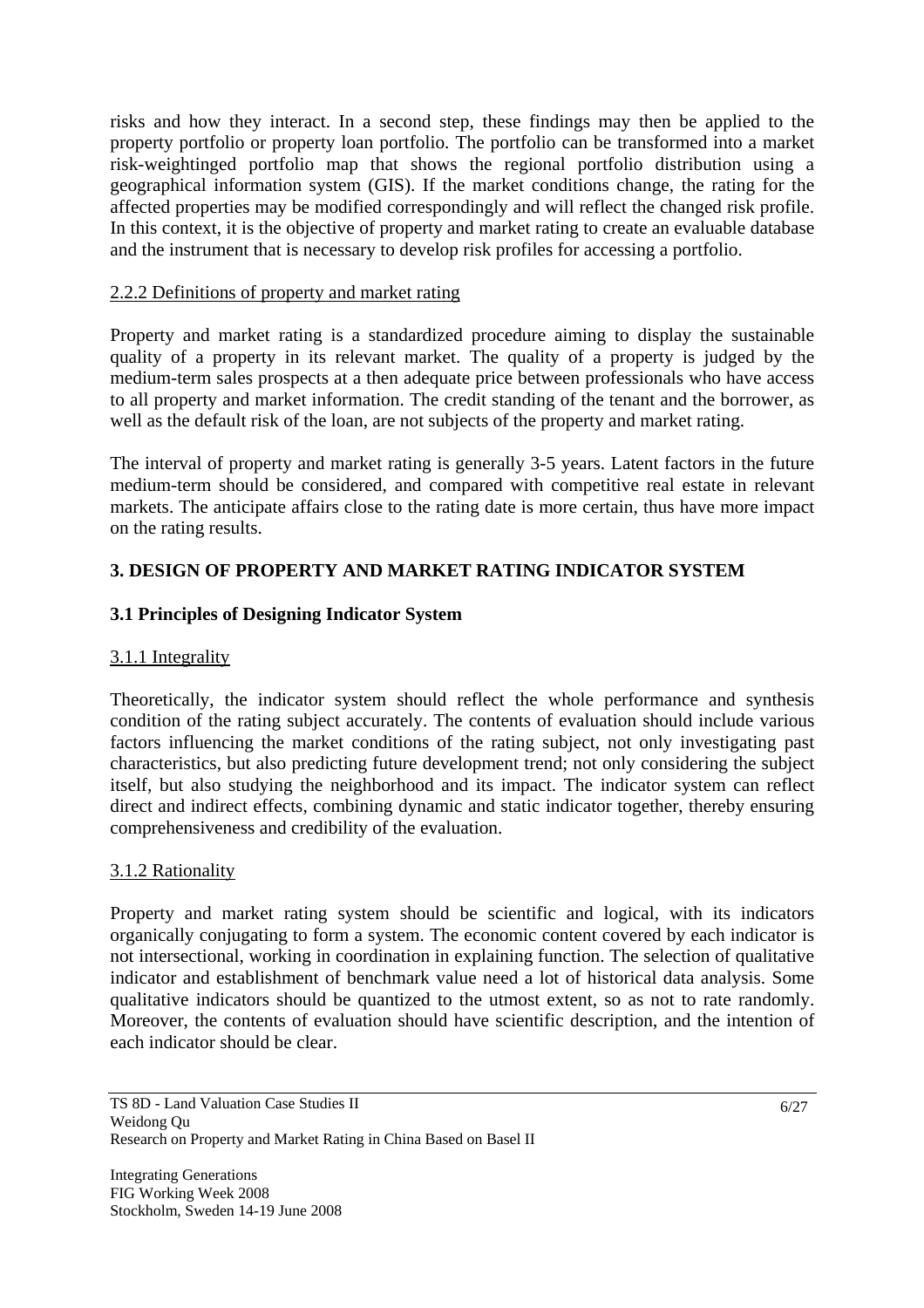# 3.1.3 Consistency

The rating system is uniform and coherent breadthwise and lengthways to ensure the comparability between rating subjects of the same category.

#### 3.1.4 Representativeness

The elements involved in property and market rating are diverse, associating and intercrossing mutually, which have comprehensive extension and misty intention. As a holistic and logical indicator system, representative factors should be screened out from numerous indicators available, to make it reflect the diversification of rating system but not too complicated.

## 3.1.5 Maneuverability

The indicator system should show practicability and definitude meanings, convenient for manipulation. The setup of indicator system should be in line with current accounting indicators, statistical indicators, operation calculation indicators and so on, to make it possible for acquiring the data required by the rating. Each indicator and its computation method should be standardized and normalized. For those soft indicators which are difficult to collect, they are to be harden combining questionnaire, on-the-spot investigation and expert counsel to the best, in order to calculate and contrast.

## **3.2 Basic Frame of the Indicator System**

Property and market rating system is so complicated that it needs to be divided into several groups according to the nature of factors, for the sake of mapping and adding effectively. In this system, the domination from stem to stem forms step-up hierarchy: the uppermost level is the objective, while the undermost is the level of indicators, and the level between them is criteria level.

The ultimate objective of property and market rating is the probability of achieving long-term stable economic benefit. The long-term stable economic benefit itself is a synthesis concept, composed of many sub-objectives. The property and market rating should obtain favorable effects in dimensions of both time and space, which at least reflects current and long-term sub-objectives of the property and its context as well. Physical characteristics and profitability reflect the property itself at present; locations factor represent the environmental impacts; and market conditions show the potentials and risks of the project, embodying the long-term performance and development extent.

The criteria classes are the channel which lies between the object and indicator level. The results of various projects are reflected in the objective through attribute values of the factors, educing synthesis rating ultimately. Each criterion can be divided into several sub-criteria further. The correlation and subjection of the factors is the core content in the indicator frame. The indicator levels are the bottommost of the structure, bearing the characteristics of measuring directly.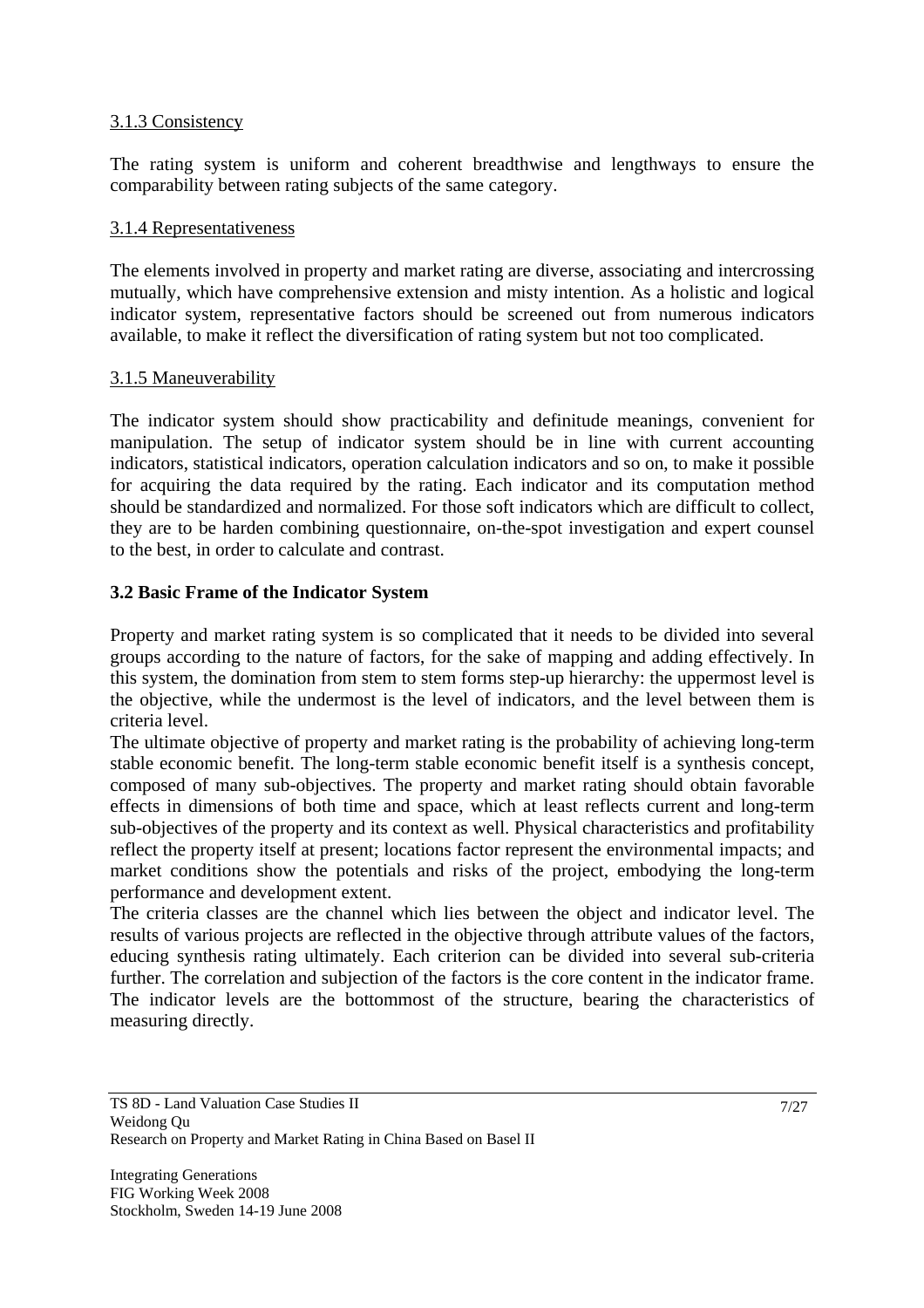# **3.3 Property Classes in the Rating System**

For the property and market rating, properties may be roughly subdivided into the following groups according to their use: residential properties, commercial properties, office buildings and production properties. To allocate a property to the appropriate class, its main use must be established. The basis for determining the main use of a given property is the proportion of the gross return generated by the individual type of use. The respective net rents that can be achieved in s sustainable way may be used in order to determine these shares. The gross return share of the main use should not be less than two thirds of the overall gross return. The basic idea underlying this kind of procedure is the following: A potential purchaser or investor usually assesses such a property, its opportunities and risks on the types of use that generate the highest return from the asset. The proportion of the space available for the different kinds of use in the building are of secondary importance compared to the return. For these mixed properties, where different types of use exist and none is dominant, rating is carried out in proportion to the individual gross return share that the corresponding use generates in the asset.

# **3.4 Impact Factors in Property and Market Rating**

# 3.4.1 Market conditions

Market conditions refer to the macroscopic ingredients including natural factor, regional economic development degree, urban planning, city attractiveness and investment potential, socio-demographic development, policy and direction in property industry, supply and demand of subdivided markets, etc. The property and market rating system established in this paper applies to the situation of China, different from the uniform one of Europe, consequently market conditions exclude the national markets, but focuses on regional markets. On account of the macro socio-economic factor, market conditions in the same city is generally identical; as for distinct property classes, the basic indicators involved in this item are not too differential.

#### 3.4.1.1 Natural factors

The relevance of this indicator for the rating of properties is obvious: It is possible that the environmental influences become directly relevant in terms of the owner's costs for a property in times of natural disasters, for instance, flood, typhoon and earthquake. Furthermore, hat tit is possible that these environmental influences characterize the image of a region so strongly that this results in general price increases or reductions for properties in the corresponding area. This criterion comprises natural disaster and environmental pollution. 3.4.1.2 Macro economic factors

The evolution condition is closely related to the development level of macro economy, with the overall steadiness of regional economy, development future and economic environment as important factors to draw on foreign investment. Economic stability and development future are mainly measured by the growth rate of GDP, and act on all property sub-markets through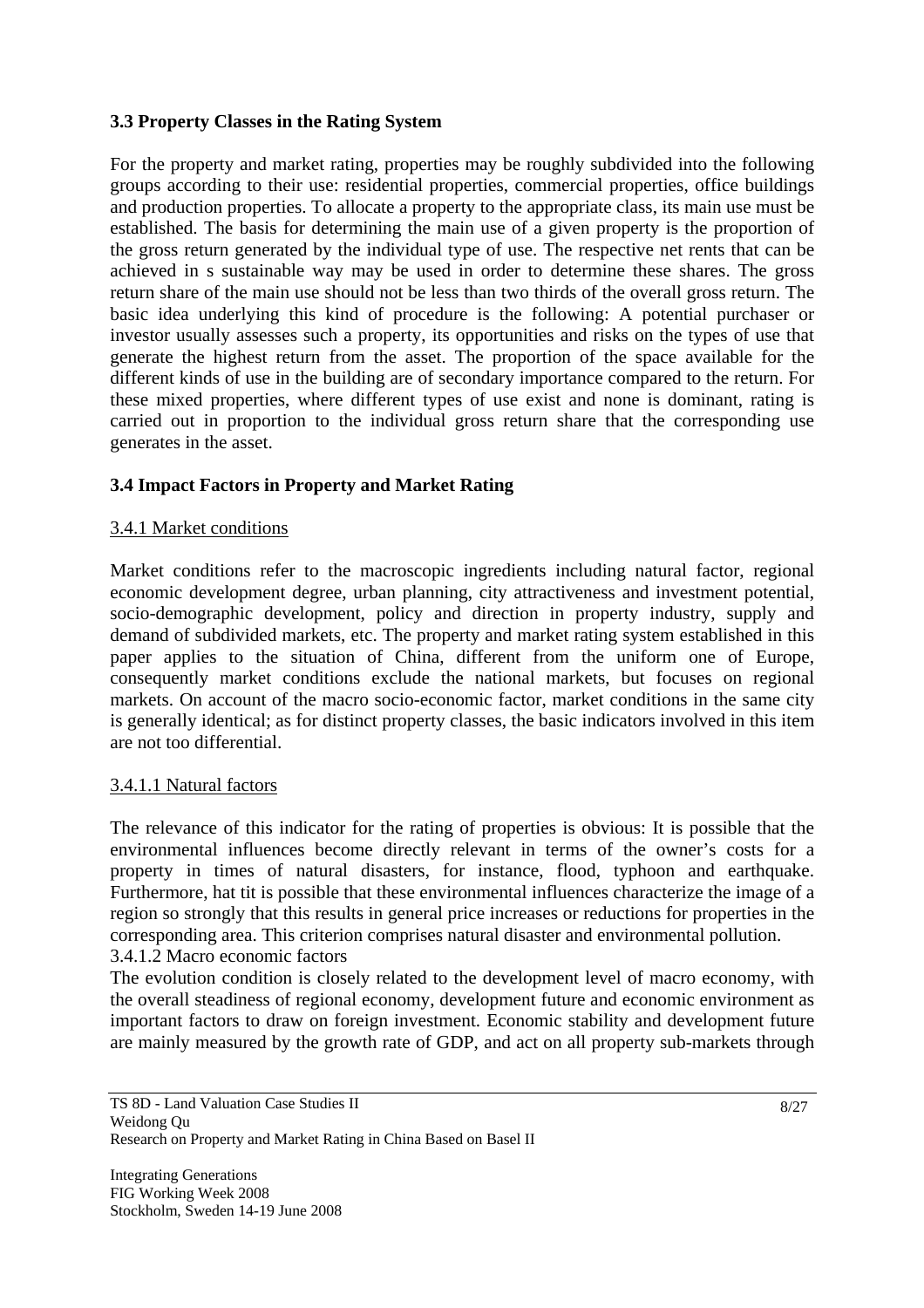influencing some the income of inhabitants, employment, psychology anticipation, consumables, capital demand and other aspects.

# 3.4.1.3 Socio-demographic factors

Socio-demographic development is displayed by way of indicators about population development, purchasing power and employment condition, namely the population growth rate, disposable income per capita and unemployment rate. With all other factors remaining the same, inhabitation and working aspiration is stronger in quarters with good economic condition, generally making the house price higher.

# 3.4.1.4 Policy conditions

In the analysis of property markets, policy, legal and taxation conditions are all-important factors. These conditions construct the institutional background in certain regions substantially. Due to the identical elementary policy about real estate nationwide and the uniform financial variables such as interest prescribed by the central bank, we just consider the specific regulations in individual area, such as regional development policy, land policy and tax exemptions, with the key indicators including taxation policy, land granting, adjustment of urban function arrangement and limits on real estate transference

#### . 3.4.1.5 Market segment

Finally, in order to evaluate the property markets, not only do their driving forces and general conditions have to be identified and analyzed, but also the markets themselves. This estimate is made by way of indicators in relation to rent and price development and the market tension (vacancy rate).

# **3.4.2 Location Factors**

The location rating describes the qualification in relation to the medium-term sales prospects of the property in its relevant market, so the location criteria are determined per property class respectively. It is sensible to first divide the locations into macro and micro ones. The macro location of a property marks the larger area in which the plot of land is located, while the micro location means the immediate environs of it, with characteristics such as transportation facilities, local supplies and the structure of surrounding properties.

To identify whether a location criterion is an advantage or a disadvantage, the requirements have to be defined for the respective property type. For example, location near a motorway is valued negatively for the residential properties because of the noise pollution, but for office buildings, it will be valued neutrally, for the reason that despite of the exposure to noise, it reduces the mutual cost of people working there. The same situation can be valued very positively for warehousing and production properties, since the high connection to external roads facilitates the conveyance of products and materials. Another example is that undeveloped service and education facilities are very adverse to the residential properties, but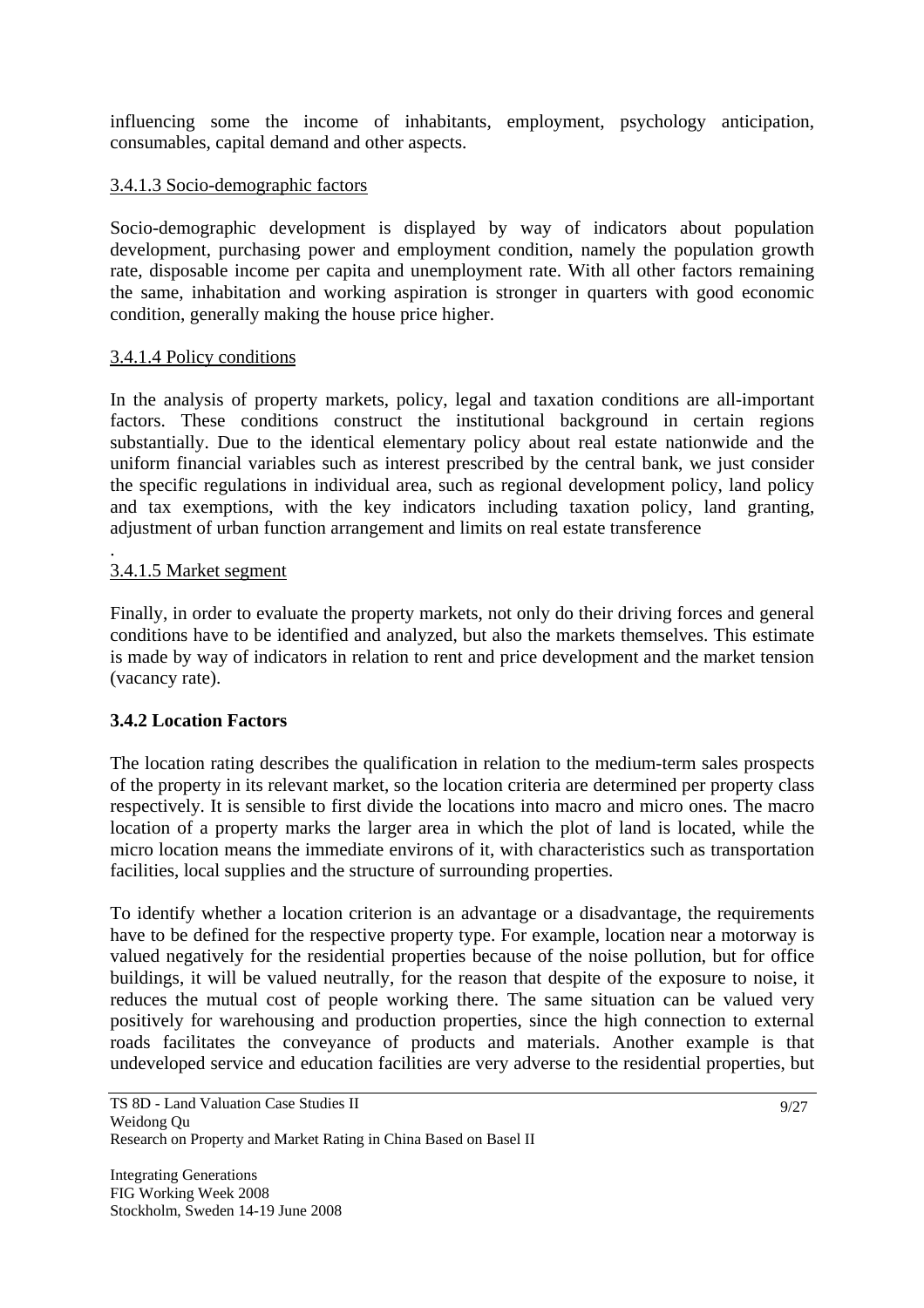not an important factor for the location of office buildings and production properties. In regard to commercial properties, the principal location factor is the prosperity extent, which is completely discriminative from other property classes.

## 3.4.2.1 Suitability of the micro location

Image of the location influences any kind of property. In evaluating the micro location, the suitability for the property type and its target occupiers should be taken into full consideration, in other words, whether the surrounding buildings can satisfy the expectations and needs of the users.

## 3.4.2.2 Transportation infrastructure

Convenience of the transportation infrastructure is always an important purchasing criterion in the selection of properties. Transportation system includes public transport, roads, subways, railways, airports and docks. As has been mentioned above, it should be emphasized particularly on different aspects in the rating procedure.

## 3.4.2.3 Local supply facilities

Quality of local supply facilities is closely linked with everyday life, so it is important for residential properties and office buildings, but doesn't means too much to production properties. This criterion is composed of municipal supplies, shops for daily needs, malls, restaurants, leisure and cultural facilities, service providers (banks, post, etc.), Educational facilities (universities, schools and kindergartens), etc. in the neighborhood.

# 3.4.2.4 Environmental quality

Negative environmental influences always have a detrimental effect on the selling and leasing of a property, and the safety of a location is another essential criterion as well. Quality of the surroundings is displayed by pollutions (air, noise, water, etc.) and public security.

#### 3.4.3 Physical characteristics

Similar to the evaluation of location criterion, the advantages and disadvantages of property features are central for the decision of property users and those who carry out the transactions. Since properties are usually unique, it isn't possible here to give a complete list and analysis of all possible indicators, and this would in fact not be beneficial for the transparency and acceptance of a rating. Physical characteristics not only cover technical features such as the construction quality, fit out and structural condition, but also cost effectiveness, ecological sustainability and architecture as well. The physical characteristics are analyzed by examining the individual property criteria in relation to their relevance for possible users. In addition, it is compared with the data from relevant market segment.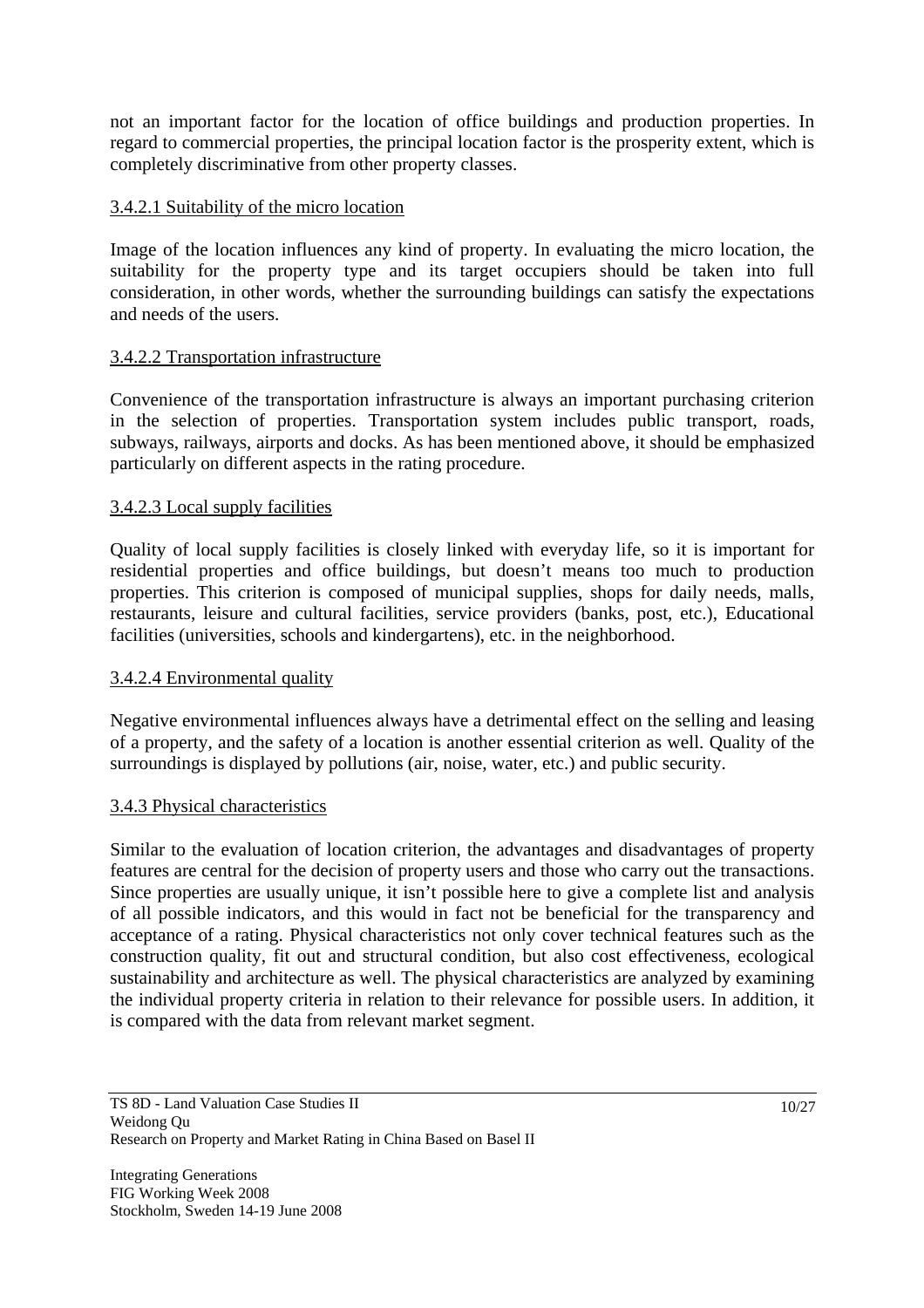# 3.4.3.1 Architecture and construction

This criterion consists of structural quality, construction materials, layout and architectural design. These characteristics might vary substantially for different buildings. The construction age and conditions of maintenance and repairs influence the structural quality immediately. In addition, the architectural design of a property shapes its price and therefore is an indicator of the quality of the sales prospects. For the purpose of rating this criterion, the followings should be considered: whether the design and layout are adequate for its use; whether the building design is acceptable over the long term; whether the construction materials and measures (heat preservation or insulation, waterproof measures, etc.) are in accord with the prescribed standards.

## 3.4.3.2 Fit out

The internal fit out are important for residential properties and office buildings to the same extent, including structural and intelligent ones. Along with the development of Hi-Tech, the intelligence buildings are applied extensively, highlighting the latter factor day by day. Moreover, the cost effectiveness and effects of environmental protection become essential criteria when thinking about purchasing or renting a property for dwelling and working.

#### 3.4.3.3 Other interior factors

For apartments, the floor and orientation are the most decisive factors in the criteria of physical characteristics. The clear height and area of commercial houses constitute the soft atmosphere for shopping. The interior decoration has some impacts on the image and price of the subject.

## 3.4.3.4 Plot situation

This point includes the shape of the plot of land, plot ratio, parking spaces and so on. Emphasis should be laid on the efficiency extent of the plot utilization.

#### 3.4.4 Profitability

When real estate investors assess a property in terms of returns, the current or expected cash flow from investing in the property play a central role. Unlike securities, real estate is usually not purchased aiming at short-term resale, but long-term possession, therefore the sustainable cash flow from a property plays a decisive role in its sales prospects. The profit is defined as the difference between income and expenditures and is used for debt repayment, investments or payment of dividends. For rental properties, the rental returns are the relevant income value, while expenditures are operating costs connected with the property, comprising management expenses, tax, the costs of maintenance and repairs and, if necessary, modernization costs. In addition to the simple cash flow analysis, the fourth criteria class also contains the quality of cash flow, which is characterized by the quality of the tenants, the lease agreements conditions, lease-seeking costs, possible vacant periods and uses for other purposes.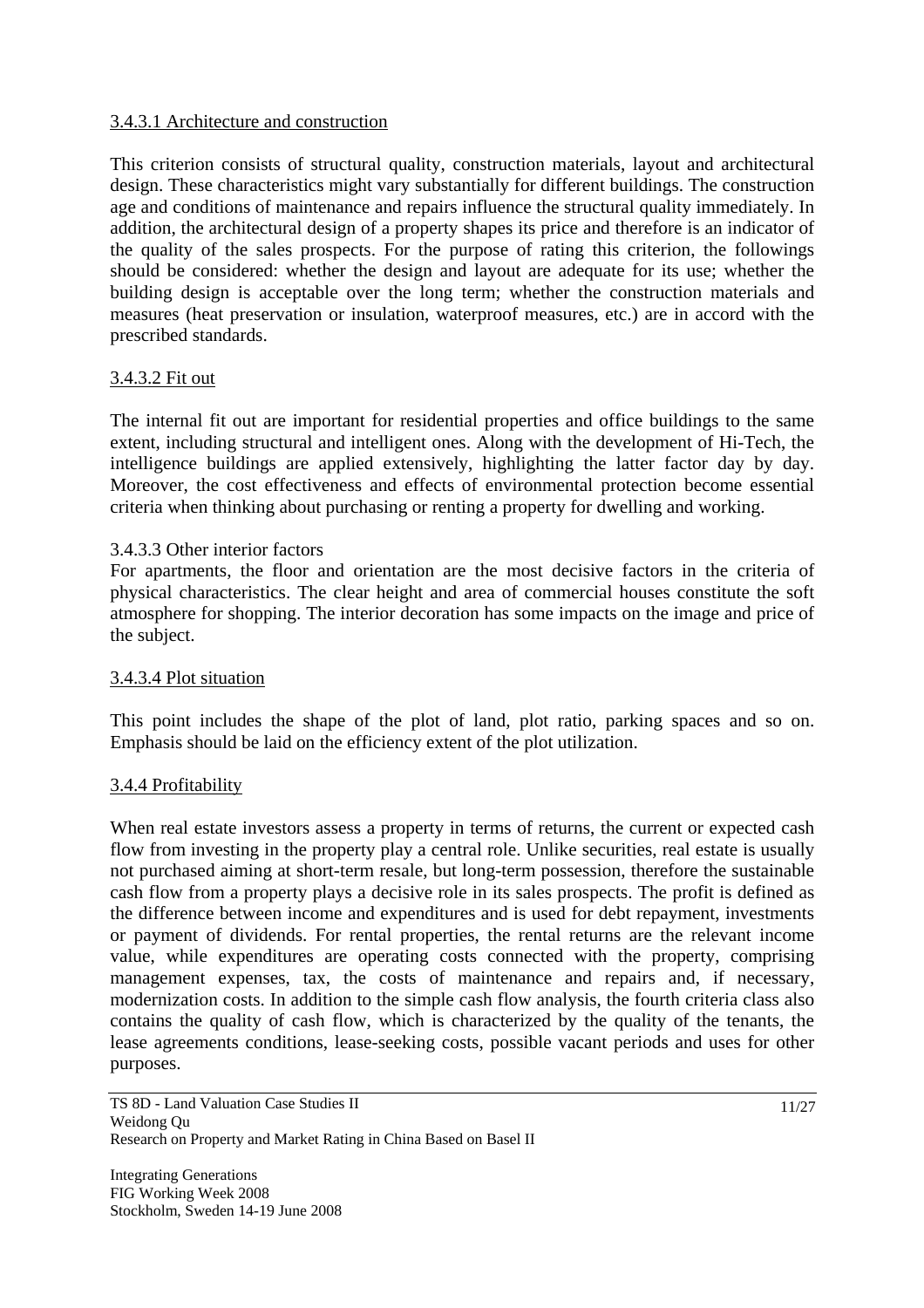# 3.4.4.1 Level of the developer and operator

Level of the developer and operator is the inherent resource for achieving stable excess profits. This mainly reflects in development qualifications authorized by Ministry of Housing and Urban-Rural Construction, land stock, capital strength, and quality of property management and reorganization of existing brands.

# 3.4.4.2 Occupier situation

With respect to rented office properties the number of tenants in a property has priority as a rating criterion. A property with many tenants involves a lot of administrative work, but on the other hand the risk of tenant default is distributed over several tenants. A large office building with only one tenant, however, has to be assessed positively in relation to the management costs. The quality of tenants influences the profitability of a property directly. For example, office buildings shared by many well-known enterprises are usually worth more. Another important factor for shopping centers is the mix of tenants because the different suppliers complement each other in terms of product diversification and thus increase the attractiveness of the centre for the customer. In relation to office buildings the tenant mix has a different importance than for commercial properties because there the individual types of use do not necessarily have to complement each other. Furthermore, terms and conditions of the lease agreements affect the medium-term sales prospects of the property. A lease agreement that has a longer term than standard one has to be viewed much more positively in a weakening market and thus it represents a good sales argument in favor of this property.

In the era of brand and cultural taste, the ratio of intangible value in the real estate is more and more great. The brand hotel management groups can bring completely different rental income and letting ratio, and promote the value of hotels as well. The value and rank may ascend distinctly for shopping centers with large brand supermarkets and commercial enterprises.

# 3.4.4.3 Vacancy situation

For rental properties, in order to evaluating the sustainability of the income, the possibilities in relation to new lease agreements after a tenant has moved out, i.e. the vacant period. Another explicit indicator is the vacancy rate, which displays the rental risk.

# 3.4.4.4 Operating expenses

For rating purposes all operating expenses have to be analyzed in order to determine their impact on the medium-term sales prospects comprising management costs, real estate tax, expenses of energy and cleaning, costs of maintenance and repairs and modernization costs. Like in real estate valuation, rating also distinguishes between those operating expenses that can be recovered from the tenants and those that cannot be recovered. This distinction is made because the operating expenses that are charged to the tenants are not of essential importance to either the owner and possible seller or a potential buyer. However, it must be remarked that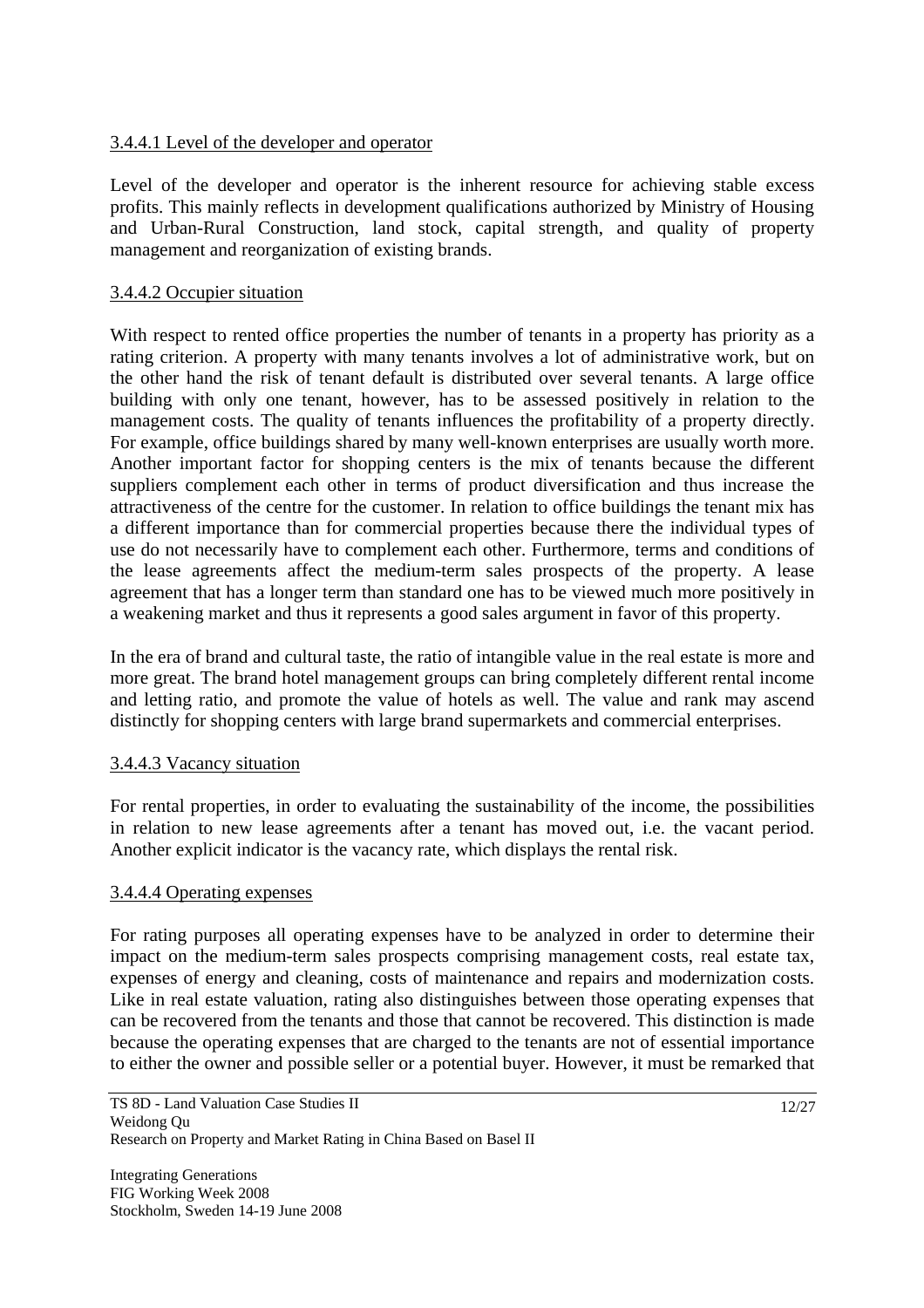recoverable operating expenses also constitute a possible obstacle for further letting in their amount exceeds the market costs, which is known as the "secondary rent"

# **3.5 Rating indicator system for residential properties**

# 3.5.1 Major location factors of residential property rating

# 3.5.1.1 Maturity of service providers and Educational facilities

Service providers include the hospitals, post offices, shops, supermarkets, etc. in the surroundings. Miniature dwelling projects don't have the capacity of providing the services above, so depend on the existing facilities in the neighbourhood more. The impacts of Educational facilities lie in that whether there is any primary school, middle school of kindergarten on one hand, whether there is any famous university hereabout, because the effect of reputation can raise the housing price markedly.

## 3.5.1.2 Convenience of public transportation

As the residential properties are stable places used over a long period of time, transportation efficiency becomes a selective factor when deciding the location for dwelling. The activities of people swing among the residential, office, shopping centre and leisure facilities, resulting in the dependence upon convenient public transportation system. Especially along with the expansion of city size, increase of population and severe traffic jam, subways or light rails around the subject affect the house price by a large extent.

#### 3.5.1.3 Environmental quality

The improvement of the living standards for urban residents requires more of the environment, especially for the upscale residences. The environmental quality mainly comprises the green circumstance, natural landscape, air condition, exposure to noise, sanitary engineering, etc.

# 3.5.2 Major physical characteristics of residential property rating

# 3.5.2.1 Orientation and floor

In addition to lighting and ventilation, the landscape is another crucial factor. As the sights around being the same, the residence oriented to the south or southeast is the best, but the northwest orientation is the worst. But if the sights are quite diverse, it may be entirely different. For instance, when there is a beautiful seascape in the northern side of the house, its sales prospects are better than that of residences oriented to the south.

The discrepancy of different floors rests with the building height. There is no elevator in lowrise and mid-rise buildings, so the superior flats are located in the medium two floors. However, for high-rise residences, the landscape and air condition are better on higher floors, thus should be rated more positively.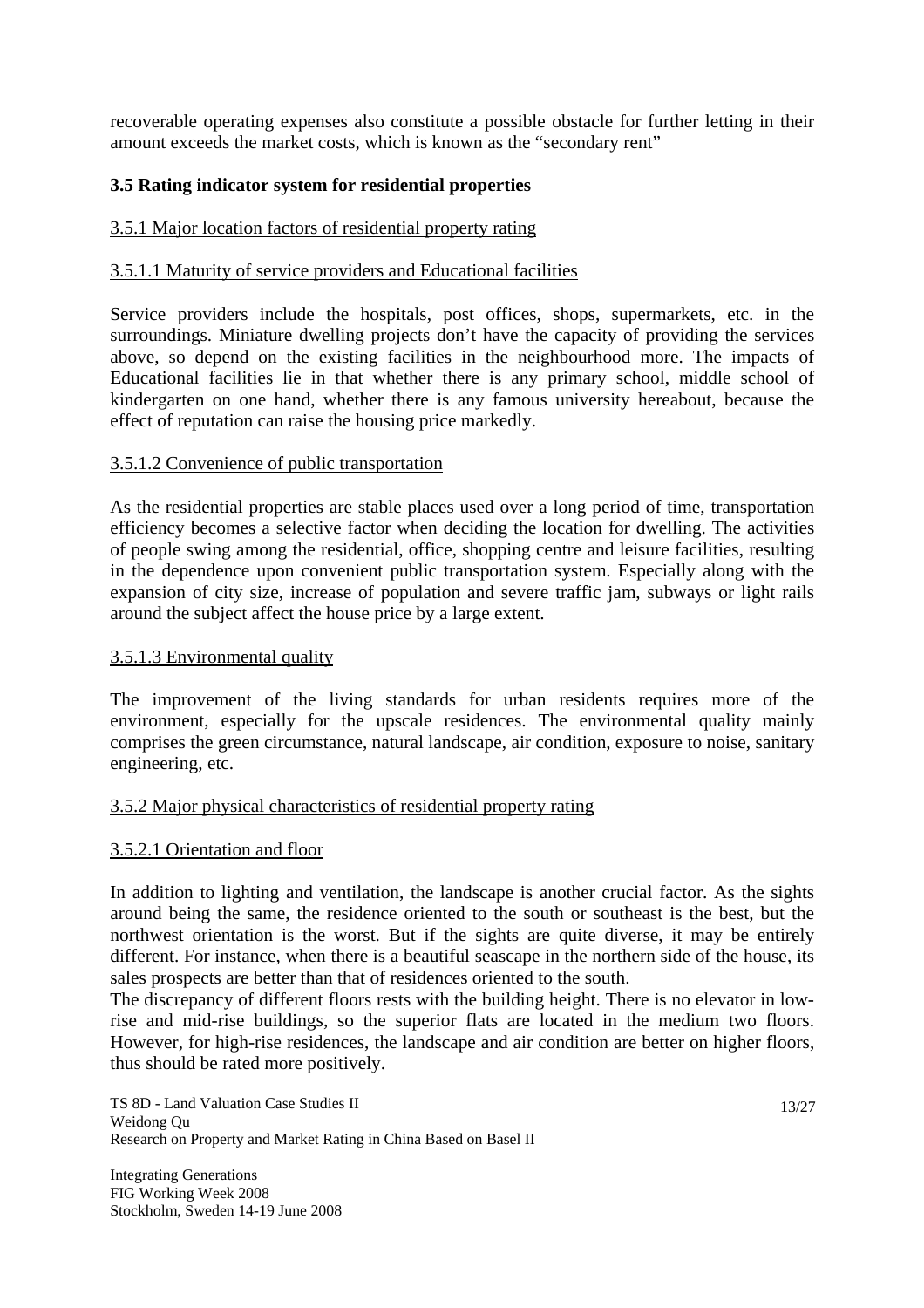## 3.5.2.2 Fit out

As for the residential properties, fit out conditions cover the completeness of water supply and drainage, electricity and gas, intelligence extent of the quarter, the outfit of lines such as communications and networks, as well as the setting and quality of communal elevators.

## 3.5.2.3 Interior decoration

The situation of interior decoration influences the price of new houses a lot. In general cases, the residential properties can be divided into rough residences, briefly decorated residences, commonly decorated residences, exquisitely decorated residences and luxuriously decorated residences according to the fitment extent. However, owing to the depreciation, the impacts on prices and marketability of interior decoration are weaker in second-hand apartments.

## 3.5.3 Indicator system of residential properties

After defining the four criteria classes for property and market rating, combining the features of residential properties, the rating system can be subdivided into 32 indicators. See Table 3-1 for the rating system of residential properties and the explanations.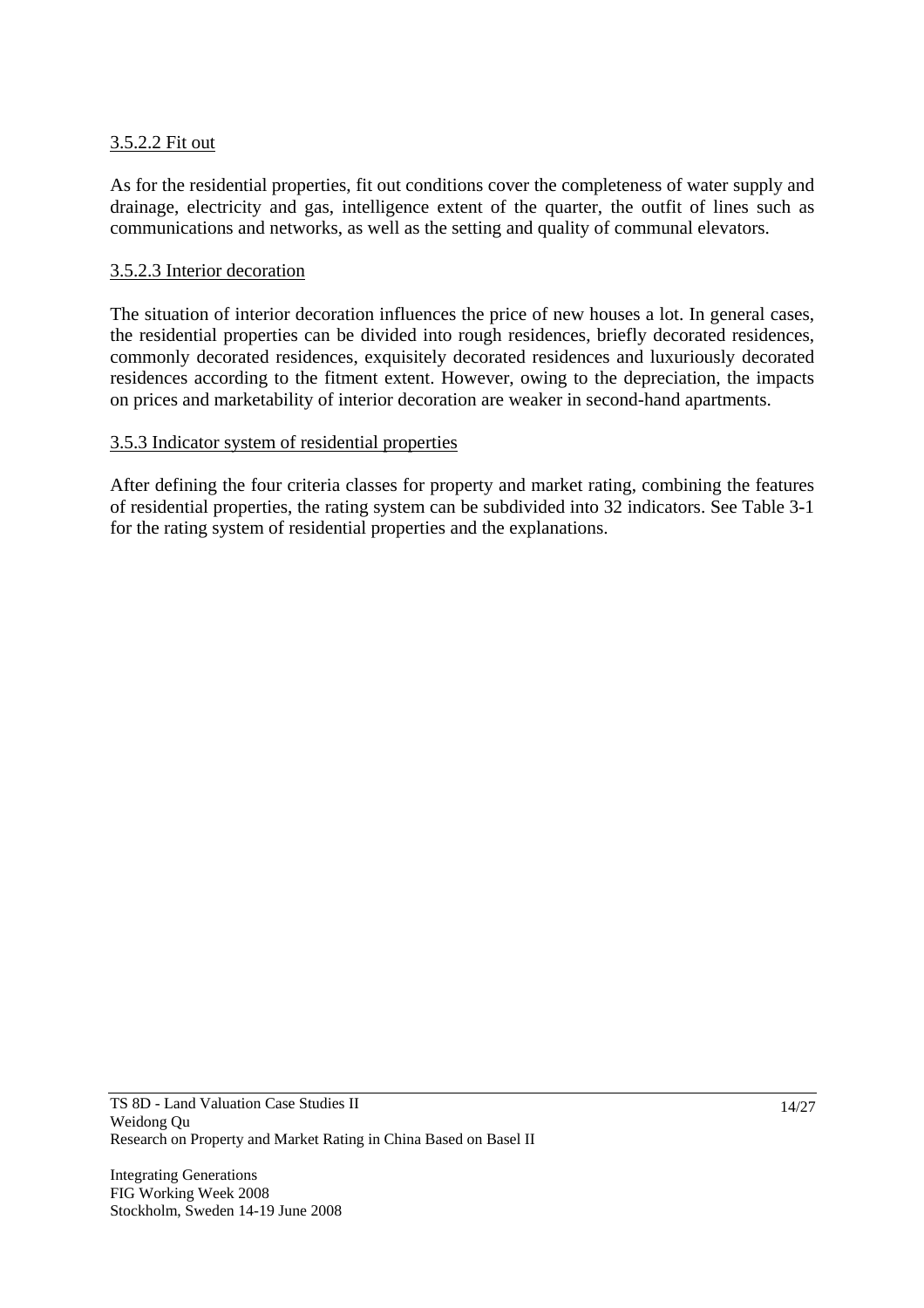| Objective (A)        | Criterion (B)    |            | Sub-criterion $(C)$                         | Indicator (D)                                       | <b>Explanation</b>                                                                                          |
|----------------------|------------------|------------|---------------------------------------------|-----------------------------------------------------|-------------------------------------------------------------------------------------------------------------|
| stable<br>Long-term  | Market           | conditions | Natural factors (C1)                        | Natural hazards (D1)                                | Occurrence rate of natural disasters                                                                        |
| economic benefit (A) | (B1)             |            |                                             | Environmental<br>pollutions<br>(D2)                 | Constitutes of pollutions and severity degree                                                               |
|                      |                  |            | economic factors<br>Macro                   | Economic stability (D3)                             | GDP and its growth rate                                                                                     |
|                      |                  |            | (C2)                                        | Attraction of the city (D4)                         | Investment sum and its growth rate                                                                          |
|                      |                  |            | Socio-demographic factors<br>(C3)           | Population development (D5)                         | Population and its growth rate                                                                              |
|                      |                  |            |                                             | Purchasing power (D6)                               | Disposable income per capita                                                                                |
|                      |                  |            |                                             | Employment condition (D7)                           | Unemployment rate                                                                                           |
|                      |                  |            | Policy conditions (C4)                      | Policy attraction (D8)                              | Regional preferences and limits for residences                                                              |
|                      |                  |            | Market<br>segment:                          | Price situation (D9)                                | Level and growth of rents and prices                                                                        |
|                      |                  |            | Residential (C5)                            | Market tension (D10)                                | Vacancy rate                                                                                                |
|                      | Location<br>(B2) | factors    | Suitability of the micro<br>location $(C6)$ | Image of the location $(D11)$                       | whether the surrounding buildings<br>satisfy<br>the<br>can<br>expectations and needs of the users           |
|                      |                  |            | Transportation<br>infrastructure $(C7)$     | Convenience<br>of<br>public<br>transportation (D12) | Distances form bus stops and railway stations, number of<br>public lines                                    |
|                      |                  |            |                                             | Other<br>transportation<br>conditions (D13)         | Connection to exterior roads, crowding of the traffic, distance<br>from freeways, stations and airport      |
|                      |                  |            | Local supply facilities (C8)                | Municipal<br>energy<br>supplies<br>(D14)            | The completeness of water, electricity, heat and other<br>supplies                                          |
|                      |                  |            |                                             | Service providers (D15)                             | Distances from hospitals, post offices, banks, shops and<br>supermarkets                                    |
|                      |                  |            |                                             | Educational facilities (D16)                        | Distances from schools and kindergartens, whether there is<br>any well-known university in the surroundings |
|                      |                  |            | Environmental<br>quality<br>(C9)            | Safety of the neighborhood<br>(D17)                 | Security conditions                                                                                         |
|                      |                  |            |                                             | Disadvantageous<br>environmental impacts (D18)      | Pollution of noise, air, etc.                                                                               |

**Table 3-1** Rating criteria and indicators of residential properties

TS 8D - Land Valuation Case Studies II Weidong Qu Research on Property and Market Rating in China Based on Basel II

15/27

Integrating Generations FIG Working Week 2008 Stockholm, Sweden 14-19 June 2008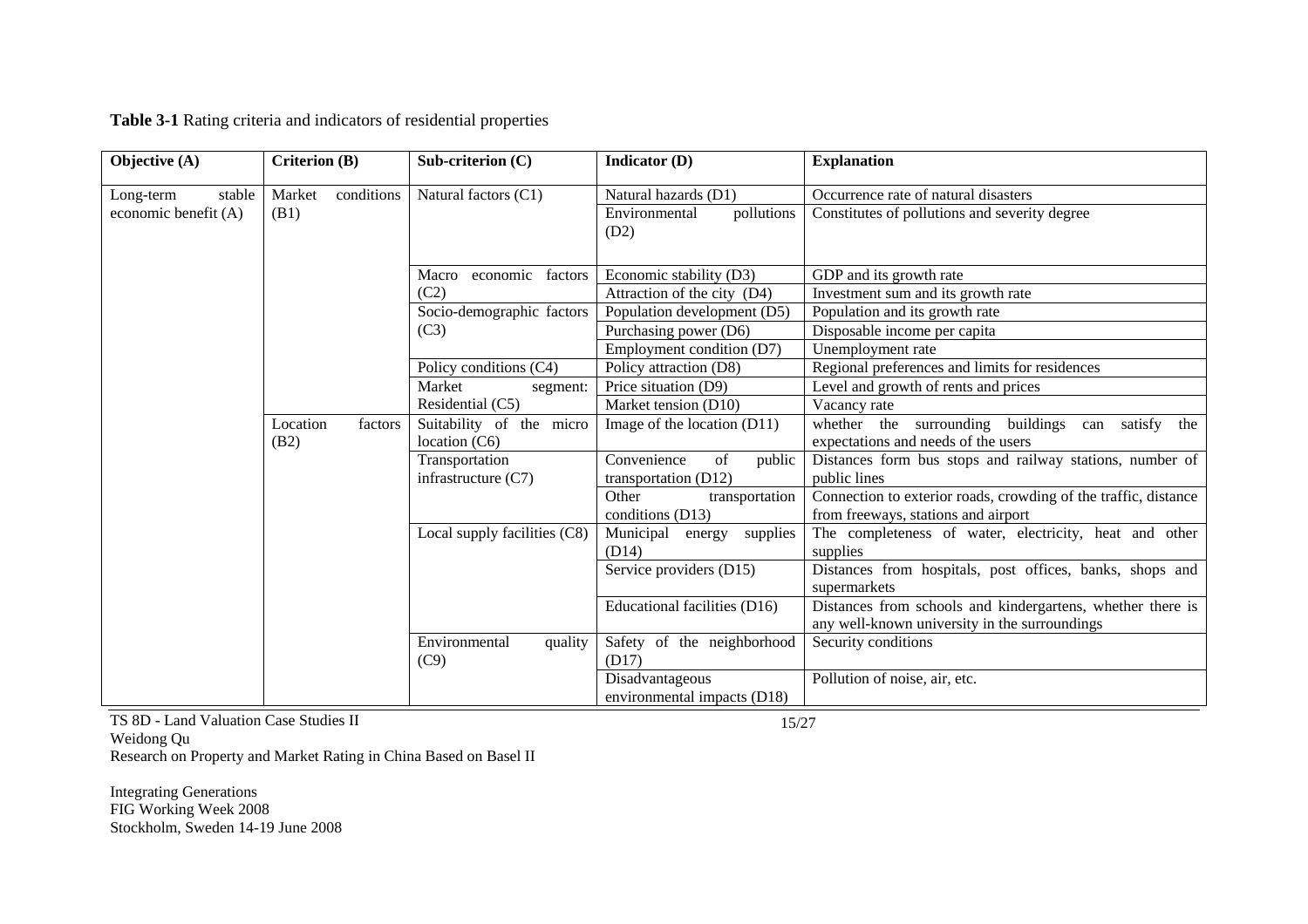| Objective (A) | Criterion (B)        | Sub-criterion $(C)$                            | Indicator (D)                                 | <b>Explanation</b>                                                                                                      |  |
|---------------|----------------------|------------------------------------------------|-----------------------------------------------|-------------------------------------------------------------------------------------------------------------------------|--|
|               |                      |                                                | Landscapes<br>the<br>in<br>surroundings (D19) | Whether there is any seascape, mountain, lake or park around                                                            |  |
|               |                      | Architecture<br>and<br>construction (C10)      | Structural conditions (D20)                   | The type of construction, building age and conditions of<br>maintenance and repairs                                     |  |
|               |                      |                                                | Construction materials (D21)                  | heat preservation or insulation, waterproof measures, etc.                                                              |  |
|               |                      |                                                | Design and layout D22                         | Whether the design and layout are adequate for its use;<br>whether the building design is acceptable over the long term |  |
|               | Physical             | Fit out (C11)                                  | Elevator conditions<br>D <sub>23</sub>        | Quality, capacity and average waiting time of the elevators                                                             |  |
|               |                      |                                                | Intelligence degree D24                       | Communications, networks and digital conditions                                                                         |  |
|               | characteristics (B3) | Other<br>interior<br>factors                   | Floor and orientation (D25)                   | Floor of the apartment in the whole building, orientation of                                                            |  |
|               |                      | (C12)                                          |                                               | the unit in a tower                                                                                                     |  |
|               |                      |                                                | Interior decoration (D26)                     | Whether decorated or not, type of fitment                                                                               |  |
|               |                      | Plot situation (C13)                           | Parking lot (D27)                             | Number of parking spaces                                                                                                |  |
|               |                      |                                                | Greenbelt (D28)                               | Greenbelt ratio                                                                                                         |  |
|               | Profitability B4     | Level of the developer and<br>operator $(C14)$ | Property management (D29)                     | Qualifications of the operator, reorganization of existing<br>brands                                                    |  |
|               |                      |                                                | Strength<br>of<br>the<br>developer<br>(D30)   | Qualifications of the developer, comprehensive rank                                                                     |  |
|               |                      | Net cash flow $(C15)$                          | Income level (D31)                            | Rents and prices                                                                                                        |  |
|               |                      |                                                | Operating expenses(D32)                       | Taxes in relation to real estate, property expenses, costs of<br>energy and cleaning                                    |  |

TS 8D - Land Valuation Case Studies II Weidong Qu Research on Property and Market Rating in China Based on Basel II

Integrating Generations FIG Working Week 2008 Stockholm, Sweden 14-19 June 2008 16/27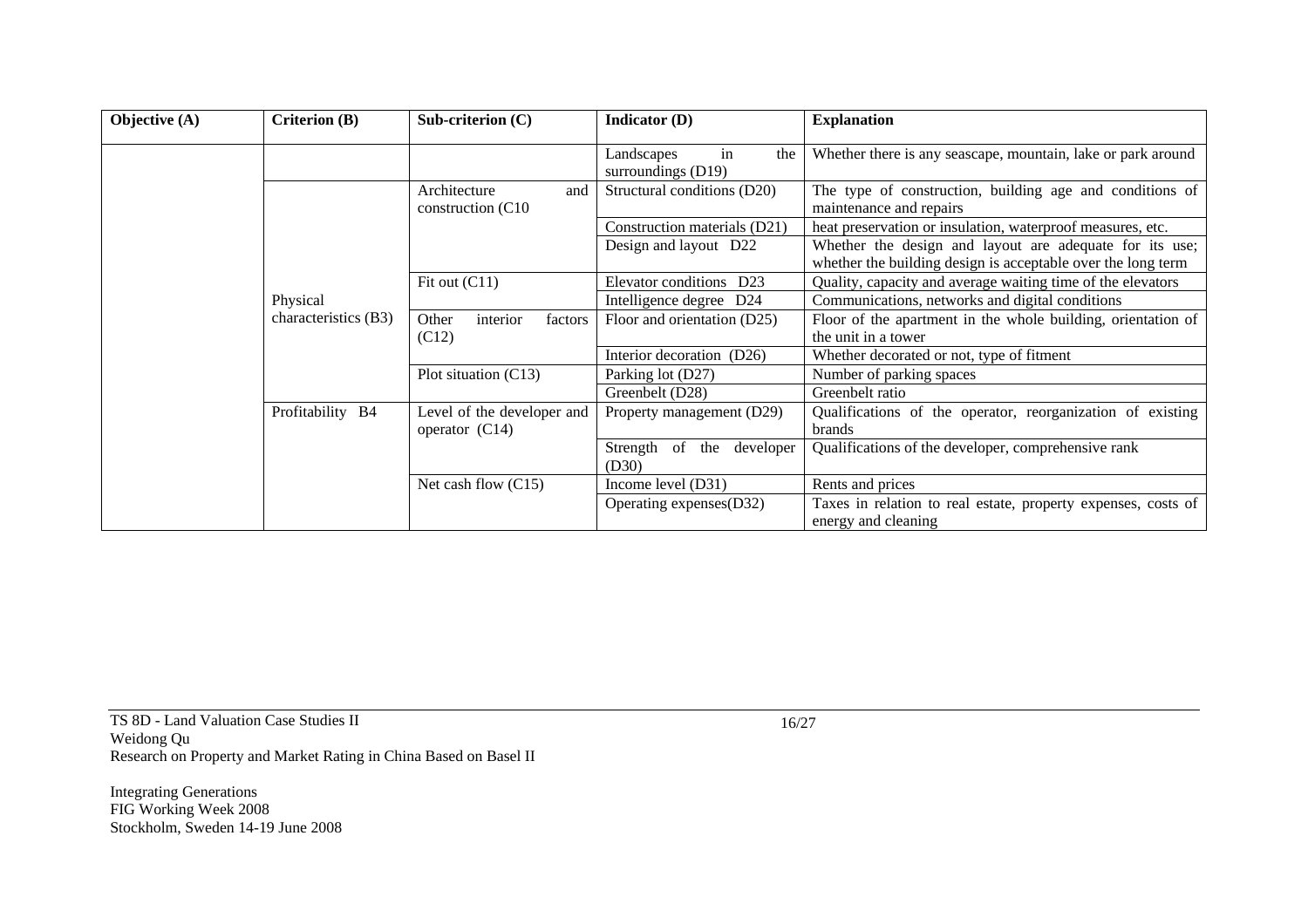# **4. RESEARCH ON PROPERTY AND MARKET RATING APPROACH**

# **4.1 Selection of Rating Approach**

On account of the lack of uniform property and market rating system in China, the historical data can't be used for statistical analysis and computerized simulation. As a pioneering research, this paper adopts Delphi Model to determine the weighting of each indicator. Delphi Model is applied by consulting a group of experts using written letters and forms. The results are settled, concluded, synthesized and dealt with statically, then returned anonymously to every expert to ask their opinions again for the seek of controlled feedback. This procedure is repeated several times till reaching a relatively identical conclusion, so as to provide more practical and feasible references for decision-making. This means not only has the advantage of expert conference and brain-storm, but also overcomes the weakness of psychological disturbance and pressure of the participants.

In surveying the weighting of each rating indicators, we consulted experts including real estate scholars, specialists in the banking industry, property appraisers and officers. Above all, the rating system of each property class and pertinent explanations were made into questionnaires and issued to the experts, asking them to grant weighting to the indicators for each hierarchy. After receiving the first-round responses, all the opinions were gathered and coordinated to form a forecasting schedule. Next, the second-round questionnaire was given out to every participant for anonymous answer back on back again. Through statistical handle of the results, we listed the median, upper and lower quartiles in the third questionnaire. The consultants analyzed and demonstrated once more to propose the conclusive opinion. At this time, the opinions of the experts come to a state of reconciliation or optimization. The weightings of indicators for residential properties are displayed as below.

#### **4.2 Establishment of Property and Market Rating Model**

For reasons of compatibility with international property and market rating system, this paper introduces 10 grades to assess the rating scale as well. These numbers may range from 1 to 10. A number indicates the relative compliance with a criterion, whereby 1 means a higher degree of compliance than 2. The following table is the particular meanings of the rating scale.

| Excellent                         |  |        | Very good   Good   Slightly above average   Average |                   |  |  |  |  |  |
|-----------------------------------|--|--------|-----------------------------------------------------|-------------------|--|--|--|--|--|
|                                   |  |        |                                                     |                   |  |  |  |  |  |
| Slightly below average   Mediocre |  | l Poor | Very poor                                           | <b>Disastrous</b> |  |  |  |  |  |

Disregarding the rating 10 ("disastrous") for now, the 5 ("average") is really in the middle of the scale. All the ratings on the right hand side of the 5 are worse than the average; all those on the left hand side are better than the average. The rating 10 is awarded if the degree of this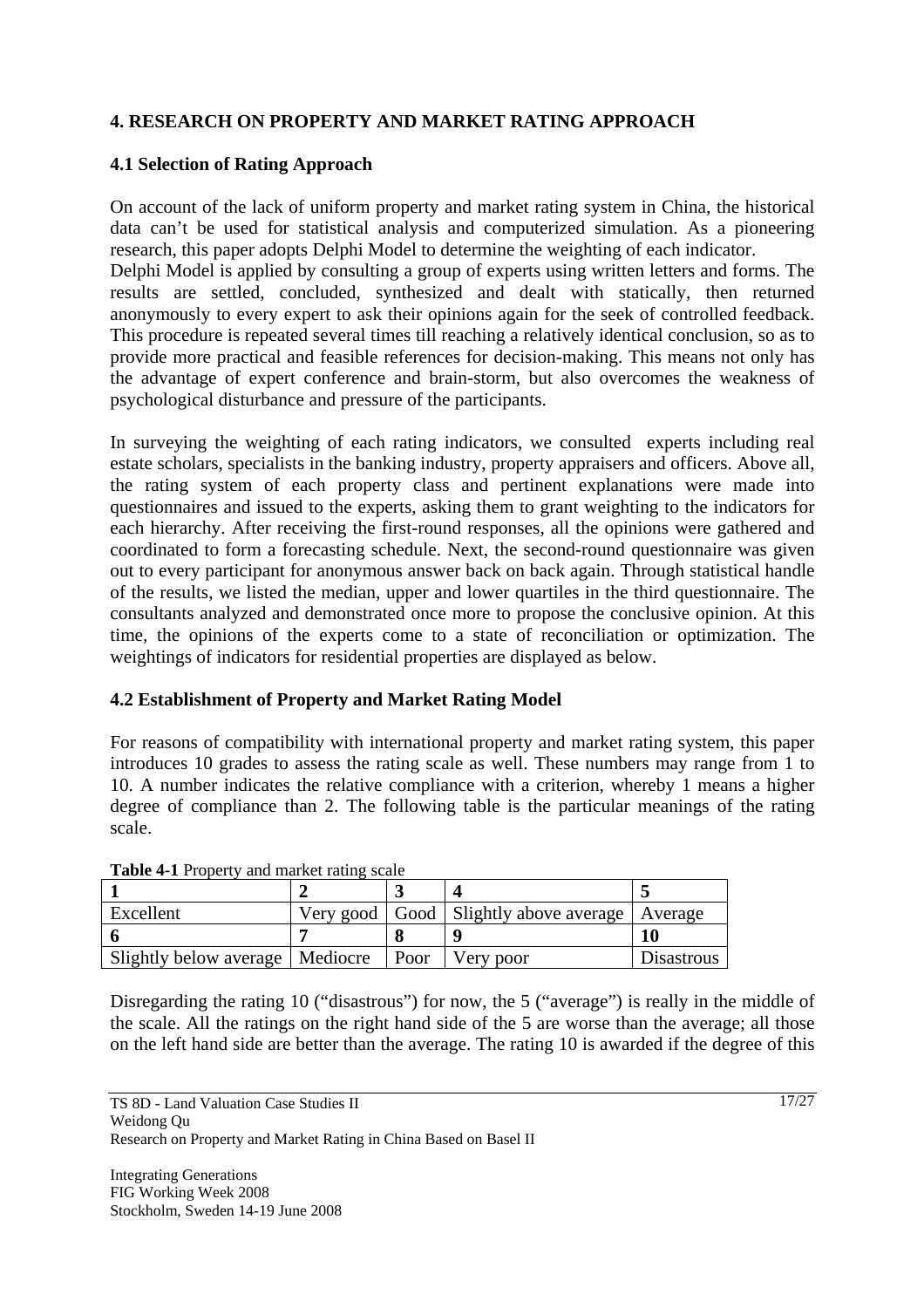characteristic has disastrous implications for the sales prospects. In this respect, the evaluator should make a very differentiated evaluation between "very poor" and "disastrous".

# **5. A CASE STORY**

# **5.1 Property Description**

Property name: Central Park

Address: No.6 Chaowai Street, Chaoyang District, Beijing

Property type: Top-grade apartment house

Target occupiers: Successful businessmen of 30-45 with a simple family, who have accepted higher education, identify with western cultures and life style of middle class and earn a lot. The pace of their jobs is fairly rapid, and the career is in the ascending period.

Location: The core of Central Business District in Beijing. It is regarded as a top location with a very good reputation.

Plot of land: Gross land area  $105,000m^2$  with the floor area ratio of 3.05, the greenbelt ratio of 42.7%, gross building area 320,000 m<sup>2</sup>, living area 300,000 m<sup>2</sup>, public facilities 20,000 m<sup>2</sup>, 1800 apartments, 200 home-offices, 2000 parking spaces. There is no pollution in the community.

Development: Central Park was developed by four stages. Place des Vosges was completed in June, 2004, Kensington Park in June, 2005; Hampton Park in May, 2007; Belgravia Park in March, 2008.

Developer and operator: The developer of this project is Beijing Premium Real Estate Limited, which is invested by Beijing Vantone Industrial Co., Ltd and Hongkong Land Group. The operator is FPD Savills Property Management Limited.

Cash flow: The average price for Belgravia Park was  $35,000$ RMB/ m<sup>2</sup>. The average rent is \$20/  $m^2$  per month and the occupancy ratio of the whole project has arrived at 90%. The property expense is  $$6.50/$  m<sup>2</sup> per month. The rental income and operating expenses are in line with the market trends, and have a fine potential for appreciation.

# **5.2 Rating of the case**

# 5.2.1 Market conditions 1

# 5.2.1.1 Natural factors

 $\overline{a}$ 

Beijing's risk due to natural hazards is quite low compared to other cities, though it is affected with moderate earthquakes now and then. This substantiates a rating of 3 (good).

<sup>&</sup>lt;sup>1</sup> Except for specific notes, the data in this part all come from *Statistical bulletin of national economy and social development of Beijing, 2007* and http://www.bjstats.gov.cn, 2008-01-30.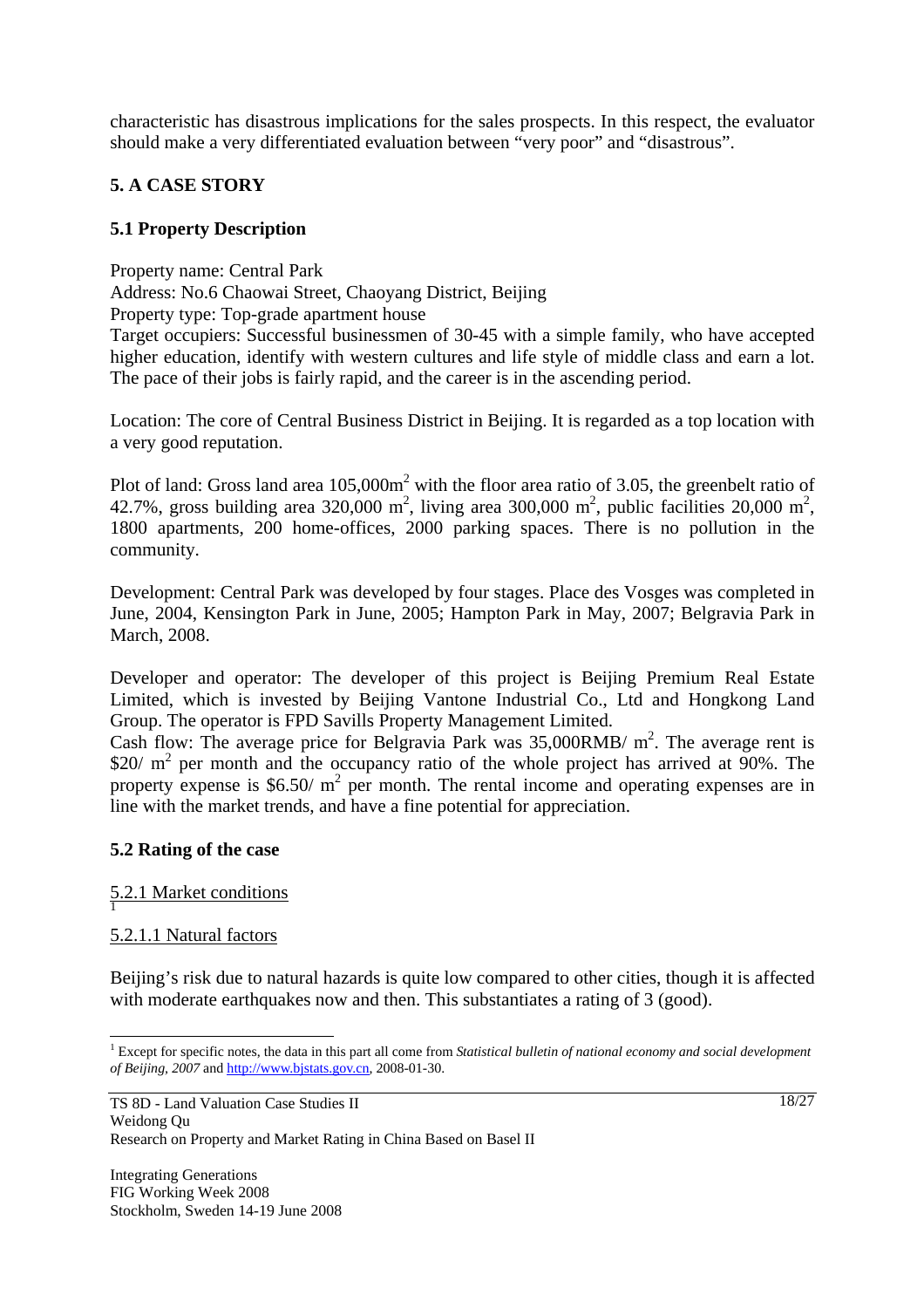Thanks to the move out of heavy industrial enterprises, the industrial contamination has dropped off; however, gas emissions from the huge number of automobiles are generally high. In addition, sand storms, dust pollution, emission of sulfur dioxide in winter and photochemical smog in summer are all serous or go beyond the standards. The result must therefore be a rating of 7 (mediocre).

The criterion is therefore rated

# 5.2.1.2 Macro economic factors

The GDP of Beijing increased by 12.3% in 2007, only second to Shanghai. The local revenue increased by 33.6%, ranking the fourth among cities in China. The economic stability receives a rating of 1 (excellent).

The investment for fixed assets of Beijing increased by 17.6% in 2007, and the total amount of retail trade went up by 16%. As the centre of polity and culture in China, there are strong agglomeration effect and headquarter effect in Beijing, the holding of Olympic Games will raise the attraction further. The attraction of the city receives a rating of 1 (excellent). The criterion is therefore rated

# 5.2.1.3 Socio-demographic factors

The population development of Beijing has to be regarded as very good due to its high population (rank 2 in China), its positive demographic growth and high population density. Rating 2 (very good)

Although the disposable income per capita in Beijing is among the preceding cities, but not one of the few highest. The purchasing power therefore receives a rating of 2 (very good).

The fair policy regulation and social security system lead to a low unemployment rate in Beijing. The employment condition receives a rating of 1 (excellent).

The criterion is therefore rated

# 5.2.1.4 Policy conditions

Compared with other cities, the housing policy in Beijing is basically in line with the policy nationwide and put into good effect, without any special preference or restriction. In terms of urban planning, the function arrangement is rather reasonable. The criterion is therefore rated 3 (good).

# 5.2.1.5 Market segment: Residential

The average price for commercial residential properties arrived at  $11454RMB$  m<sup>2</sup> in 2007, increasing by 12.8%. The rent averaged at 2249RMB/unit per month, increasing by 20.78%.<sup>2</sup>Beijing is among the few cities of highest price, with positive growth trend. The price situation receives a rating of 1 (excellent).

19/27

 2 Source: *Report on rental market of Beijing in 2007*. http://re.icxo.com, 2007-12-24.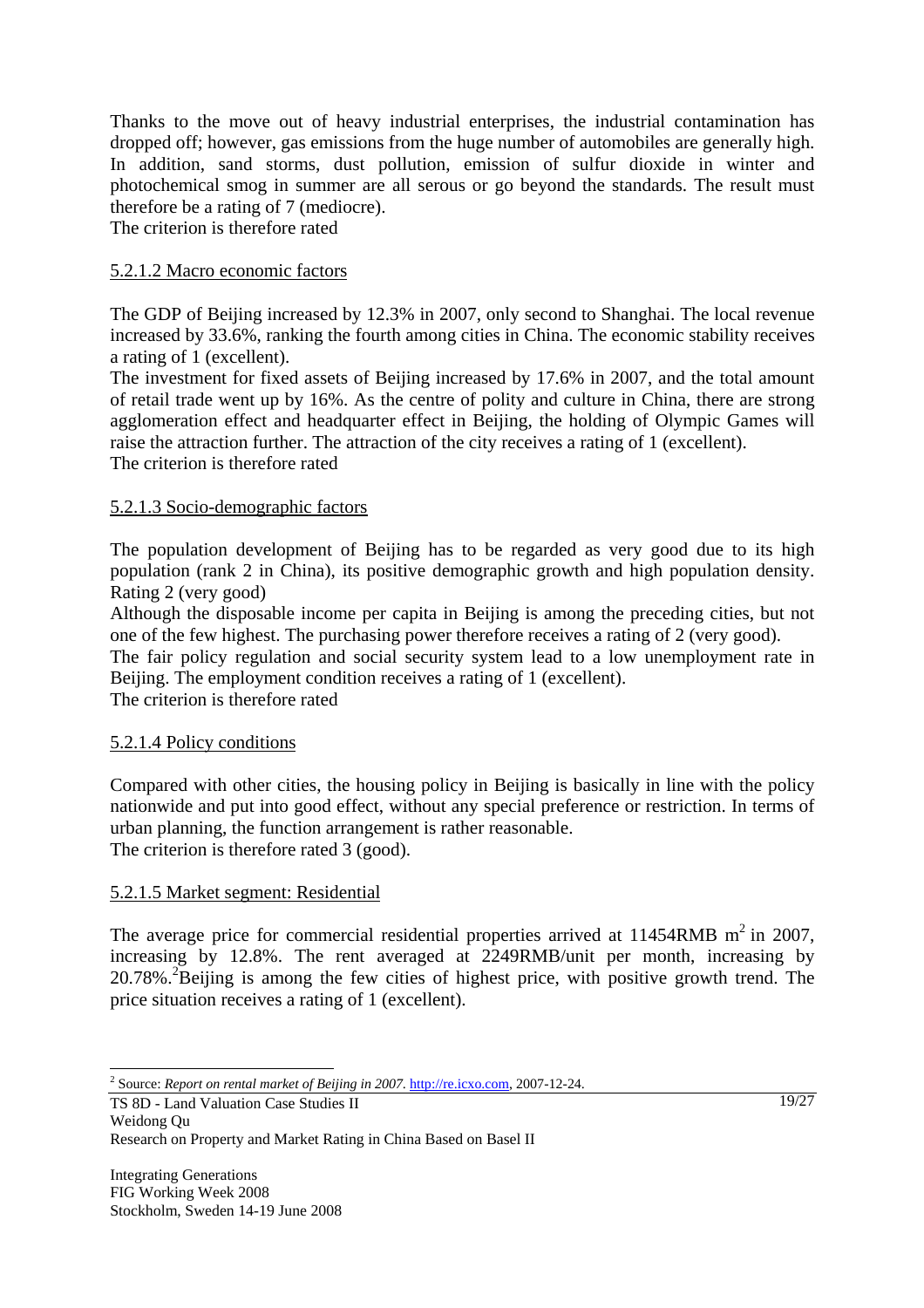The overall vacancy rate of top-grade residential market of Beijing is 24.68 in the fourth quarter of 2007.<sup>3</sup> According to international conventions, the vacancy rate between 5% and 10% is reasonable, between 10% and 20% is within danger zone, and above 20% belongs to severe overstock zone. Consequently, the vacancy situation is quite negative in this case, but no evident bubbles have been detected. The market tension receives a rating of 8 (poor).

The criterion is therefore rated

The final rating for the first criteria class is

## 5.2.2 Location factors

## 5.2.2.1 Suitability of the micro location

The micro location is the core area of CBD, which is the base of international financial industry, modern service trade and communications of economy and culture. Here gathers world-class office buildings, exhibition centers, hotels, shopping malls and other modern business facilities, as well as luxury apartments, public infrastructure and recreational facilities. The surrounding buildings and the harmonious external environment increase the attractiveness of the property even more. The suitability of the micro location for the property type and target occupiers is in every relevant aspect far above average. The criterion is therefore rated 1 (excellent).

## 5.2.2.2 Transportation infrastructure

The quarter's connection to public transport facilities is excellent. Buses and undergrounds are within walking distance. There are many bus lines, offering convenience for going about. The convenience of public transportation receives a rating of 1 (excellent).

It's only about 3 kilometers from Beijing Station and 25 minutes' ride from the Capital International Airport. The motorways reach each building directly, making the connection to exterior roads fairly good. The amount of traffic at the location is typical of inner-city areas in large cities. Even after rush hour there may be traffic congestion in the quarter, resulting in the poor conditions for private car users. Other transportation conditions receive a rating of 2 ( very good).

The criterion is therefore rated

#### 5.2.2.3 Local supply facilities

The water, electricity and gas are all supplied by the municipality. Every household is equipped by central-air conditioning and 24-hour municipal supply of hot water. The municipal energy supplies are top-grade in Beijing, therefore rated 1 (excellent).

There are ample service providers in the direct vicinity: a more than sufficient number of shops for daily needs, hospitals, banks, post offices, recreational and leisure amenities, etc. The quarter is among the top locations in Beijing in terms of gastronomy. The service providers receive a rating of 1 (excellent).

 $\overline{a}$ 

<sup>3</sup> Source: *The vacancy rate of top-grade residences in Beijing will increase, the supply will exceed the demand by 2000 units.* http://bj.house.sina.com.cn, 2008-01-24.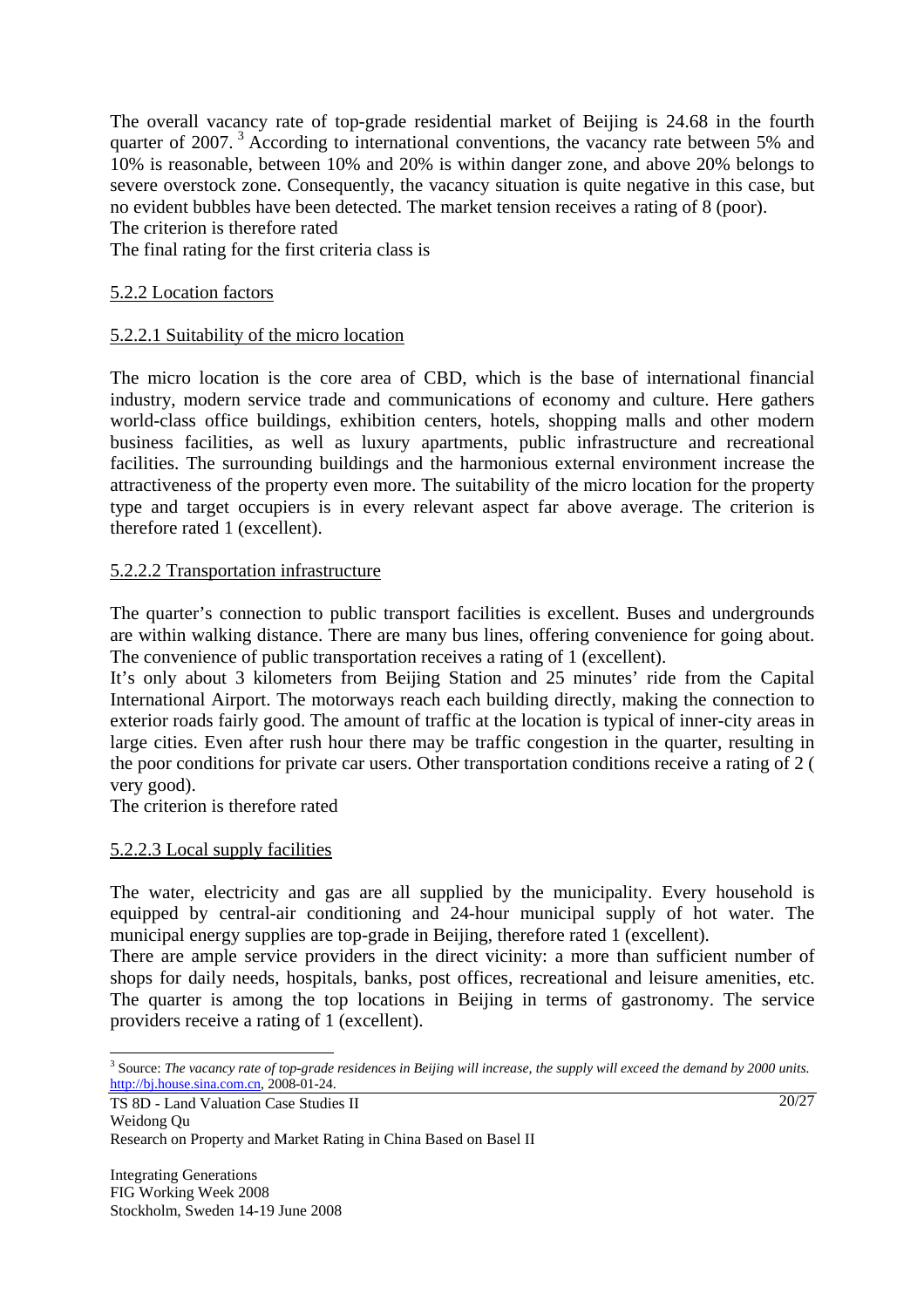The subject is very close to schools and kindergartens, and a community kindergarten will be built soon. There are one or two common colleges around, quite far from key high schools of the city, creating a general educational atmosphere. The educational facilities receive a rating of 4 (slightly above average).

The criterion is therefore rated

# 5.2.2.4 Environmental quality

The quarter is surrounded by embassies and consulates, thereby in good order. The community is installed with 24-hour security TV monitor, door entry module, electronic Patrol, garage management, emergency broadcasting, intelligent fire alarm and household security equipment. The safety of the neighborhood receives a rating of 1 (excellent).

Without any polluting enterprise around, there is no emission of industrial waste gas or water. Owing to the traffic congestion, the quarter is exposed to some noise, dust and harmful gases. However, the project doesn't draw near to the main roads, so the noise is relatively less. The disadvantageous environmental impacts receive a rating of 3 (good).

Ritan Park (covering an area of about 20 hectares) is within 10 minutes' walking distance. CBD Humanity Park in construction is located to the south of the subject, which can be overlooked from the window. The landscapes in the surroundings receive a rating of 3 (good). The criterion is therefore rated

The final rating for the second criteria class is

## 5.2.3 Physical characteristics

## 5.2.3.1 Architecture and construction

The major structure is of reinforced concrete shear wall system, with grade 2 for structural safety, grade 8 for anti-earthquake and 50 years of the design life span. All these indicators have met the relative standards for residences. The first part of the whole project was built in 2004, giving birth to a high residual ratio. The structural conditions receive a rating of 3 (good).

All compositions of the buildings are made of high quality materials. Environmental protection and energy conservation issues reflect in terms of material selection, drainage of domestic sewerage and so on. The construction materials receive a rating of 1 (excellent). Architecturally the buildings are aesthetically pleasing. Although it doesn't stand out from other prime assets in the proximity with respect to its design and layout, it does, however, represent the climax of the architecture of its period and location. The building's design will comply with users' demands in the long term as well. The design and layout receive a rating of 2 (very good).

The criterion is therefore rated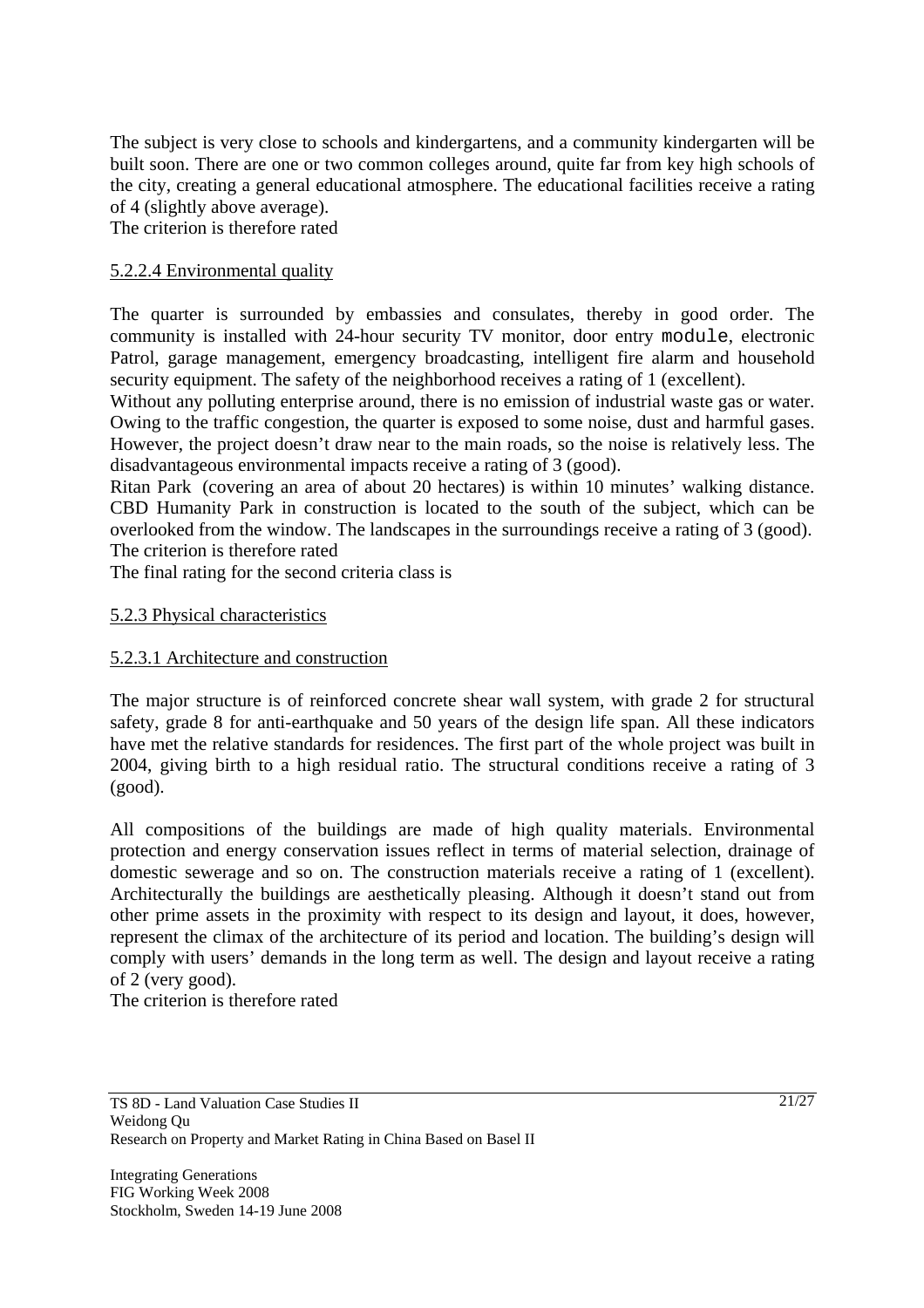## 5.2.3.2 Fit out

The project has an average of one elevator per 60 households, in line with the "Residential Design Standards", but there is a certain gap from that of luxury residences, which should be one elevator per 40 households. The elevator is of joint-venture brand FujiTec, one of the top 10 elevator brands, with fair quality and operation. The capacity is appropriate (1000kg), and every elevator can accommodate 10 persons. Due to the fewer elevators, the elevator conditions shall only be awarded the rating of 4 (slightly above average). The facilities of telephones (2 lines per household), cable television, satellite television, local network, internet, building automation system and IC card management are well appointed. Compared with other properties of the same class, this project has a high degree of intelligence. The intelligence degree receives a rating of 2 (very good). The criterion is therefore rated

## 5.2.3.3 Other interior factors

The principal bedrooms of each unit are towards the south, which is highly attractive to the consumers. 70% of the clear height indoor is not lower than 2.6m, meeting the needs of the psychology and behavior. As a rating of the whole project, the floor of individual apartment will not be considered. The floor and orientation receive a rating of 1 (excellent). The households are exquisitely decorated, using the entire kitchen. The materials for decoration are of high quality and environmental-friendly, and the fitment is in a faddish and simple style, meeting the needs of occupiers. The interior decoration receives a rating of 1 (excellent).

The criterion is therefore rated 1 (excellent).

# 5.2.3.4 Plot situation

There are 2000 mobile parking spaces within the community. In addition to the underground garage, a few spaces are provided on the ground for temporary parking. The ratio of households to parking spaces is 1:1.3, fully satisfying the demand. The Parking lot receives a rating of 1 (excellent).

The greenbelt ratio arrives at 42.7%; in despite of not the highest of the same class, it surpasses the standard for greening residence (40%), which is distinct from other rivals in the vicinity. The greenbelt receives a rating of 2 (very good).

The criterion is therefore rated

The final rating for the third criteria class is

# 5.2.4 Profitability

#### 5.2.4.1 Level of the developer and operator

The operator FPD Savills Property Management Limited is one of the five major international real estate consultants which is a member of the SAVILLS IPC Group listed in London. In recent years, it has always been among the top three property management companies in the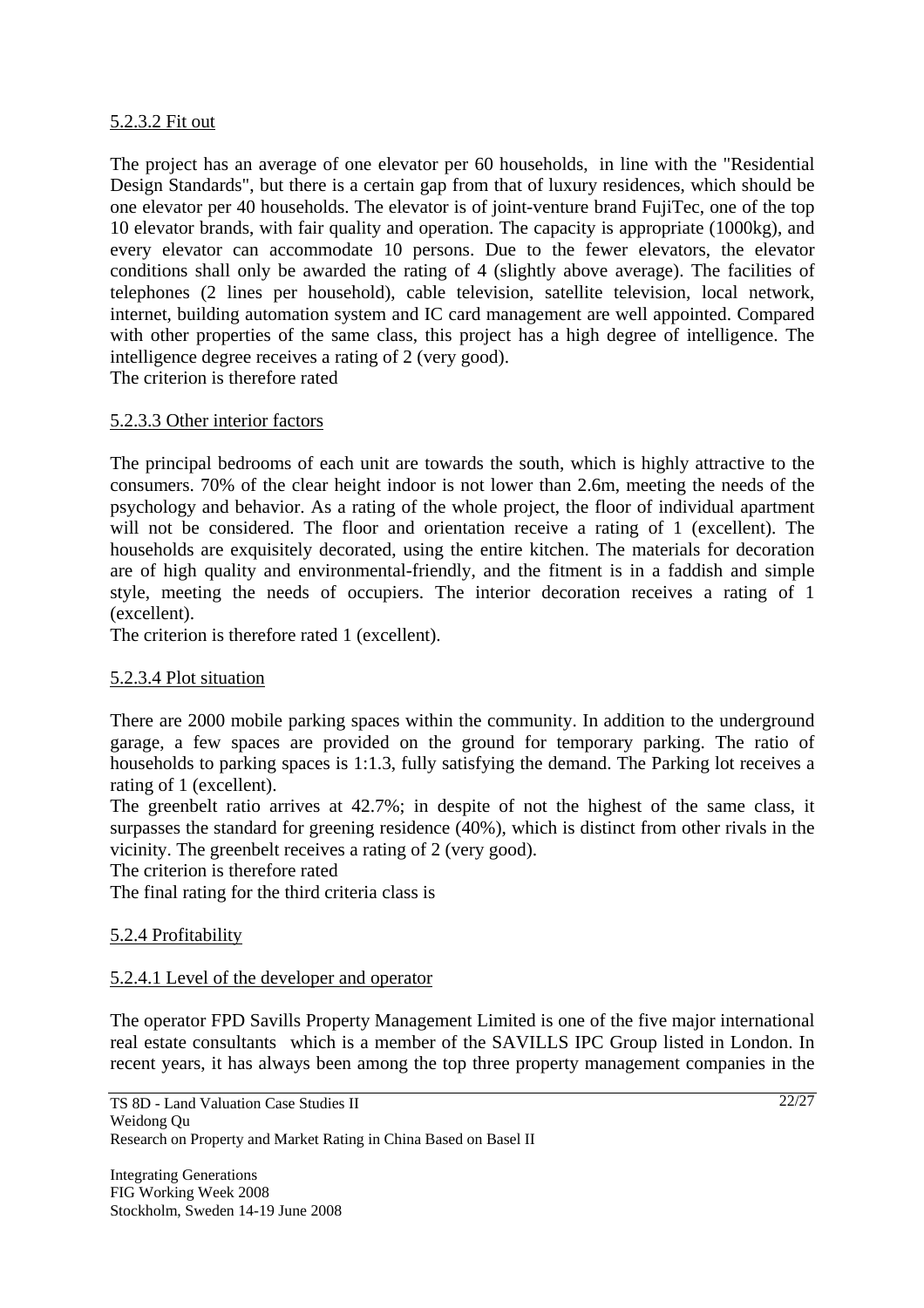mainland. Besides the provision of property management, FPD Savills offers a series of customized asset management service integrating day-to-day management (vacant housing management), rental management, financial management. The property management receives a rating of 1 (excellent).

The developer Beijing Premium Real Estate Limited is the combination of the best wealth in terms of professional experience, financial strength and human resources, with the best qualification for real estate development. The strength of the developer receives a rating of 1 (excellent).

The criterion is therefore rated 1 (excellent).

# 5.2.4.2 Net cash flow

The existing sales and lease agreements show a situation in line with the market trend. In virtue of the population among clients, the rental growth potential is quite strong. The income level receives a rating of 3 (good).

The amount of operating expenses is in keeping with the market. They do not offer advantages or disadvantages in relation to the sales prospects of the property. The operating expenses receive a rating of 5 (average).

The criterion is therefore rated 1

The final rating for the last criteria class is

In conclusion, the property and market rating for this study equals to

# **6. CONCLUSION**

# **6.1 Major Conclusions**

1. This paper makes a sufficient study on the rating provisions in Basel II, as well as the intension of property and market rating to lay a solid theoretical basis for an integral and scientific property rating model.

2. By way of comprehensive analysis, reference and comparison, the research subdivides the influencing factors in to four criteria: market conditions, location factors, physical characteristics and profitability. According to the features of different property categories, the criteria classes are be divided into several sub-criteria further and each of them contains several indicators. The Rating indicator system for residential properties is established on this basis.

3. This paper adopts Delphi Model to determine the weighting of each indicator. Through three rounds of scoring and two times of feedback, a consistent result of the weighting is achieved. This paper introduces 10 grades to assess the rating scale of each indicator, , whereby 1 means a higher degree of compliance than 2. The final rating can be educed by weighting layer upon layer.

4. A representative case is chosen to stimulate the property and market rating by the constructed system, which has verified the result in comparison with the market position and development future.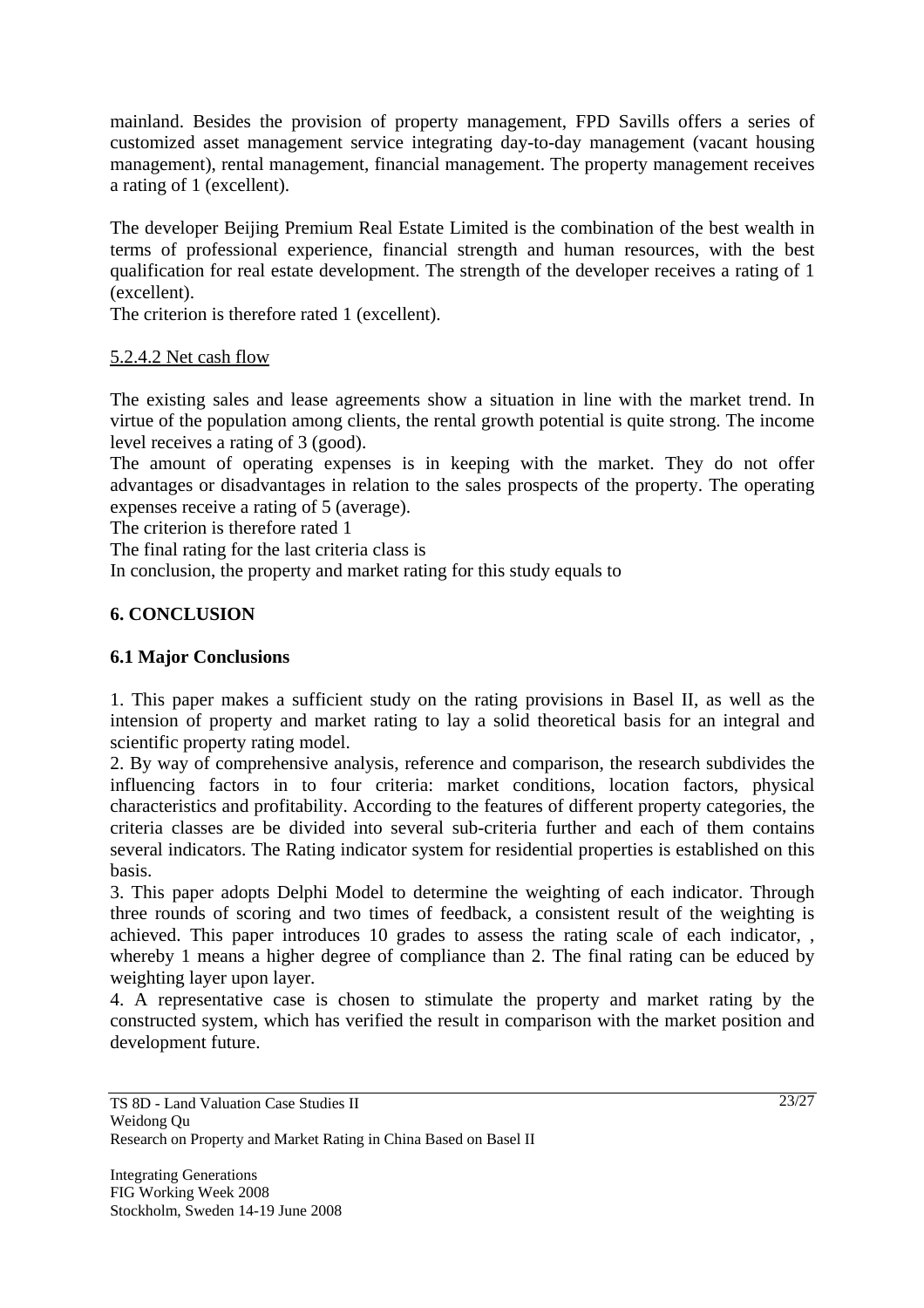# **6.2 Further Problems for Study**

1. As there exist many factors impacting the property values and risks, scholars home and abroad selected different indicators for evaluation. The indicator system of this paper is based on the situation of China and property features, using foreign experience for reference as well. Whether it is representative and simplified should be discussed with more professionals.

2. Currently, various commercial banks have set up their own internal rating system for auditing of mortgage loans, and each has its unique features. However, due to the confidentiality system of banks, we couldn't compare the rating result of this paper with relevant data. The property and market rating system can be modified according to the rating models of diverse banks when it is mature, to make it more applicable.

3. As a pioneering research, we are unable to use the existing data to establish qualitative rating model, therefore adopting Delphi Model to determine the weighting of each indicator. When there are abundant data, it can be combined with AI technique, so as to create a more scientific and handy rating system.

4. This paper only takes the basic weighting of the criteria into consideration. The correction factors can be added into the system when there is any extreme situation, which is like the dynamic weighting in Europe.

# **REFERENCES**

[1] Andrew F. Whitman, C. Arthur Williams, Jr. Environmental Hazards and Rating Urban Core Properties[J]. *The Journal of Risk and Insurance.* 1970(37): 419-435

[2] Basel Committee on Banking Supervision. The New Basel Capital Accord[S]. 2004

[3] C.-G Moon, J.G. Stotsky. Testing the Differences Between the Determinants of Moody's and Standard & Poor's Ratings [J]. *Journal of Applied Economics*, 1993(8): 51-69

[4] Charles Tilly. Occupational Rank and Grade of Residence in A Metropolis [J]. *The American Journal of Sociology*, 1961(67): 323-330

[5] D.J. Peterson, Megan Beckett. Rating Best Places: Going Beyond Real Estate in Making Location Decisions [J]. *Site Selection*, 2002(47): 562, 564

[6] George W. Gau. A Taxonomic Model for the Risk-Rating of Residential Mortgages[J]. *Journal of Business*, 1978(51): 687-706

[7] Radu Zmeureanu, Paul Fazio, Sebastiano Depani and Robert Calla. Development of an energy rating system for existing houses [J]. *Energy and Buildings,* 1999(29): 107-119

[8] Raymond Trotz(Editor). Property and Market Rating [M]. *HVB Expertise GmbH*, 2004

[9] Robert M.J. Czernkowski. Expert Systems in Real Estate Valuation [J]. *Journal of Property Valuation and Investment*, 1997(8)

[10]Bi Xing, Lei Rongjun. A Study on Appraising System of the Risk in the Project Investment of Real Estate [J]. *Journal of Hebei Institute of Architectural Science and Technology*, 21(4): 96-99

[11]Chen Xinhui, Ding Juanjuan, Chen Hong. On the Measurement System of Consumer Credit [J]. *Commercial Research,* 2006(12): 81-84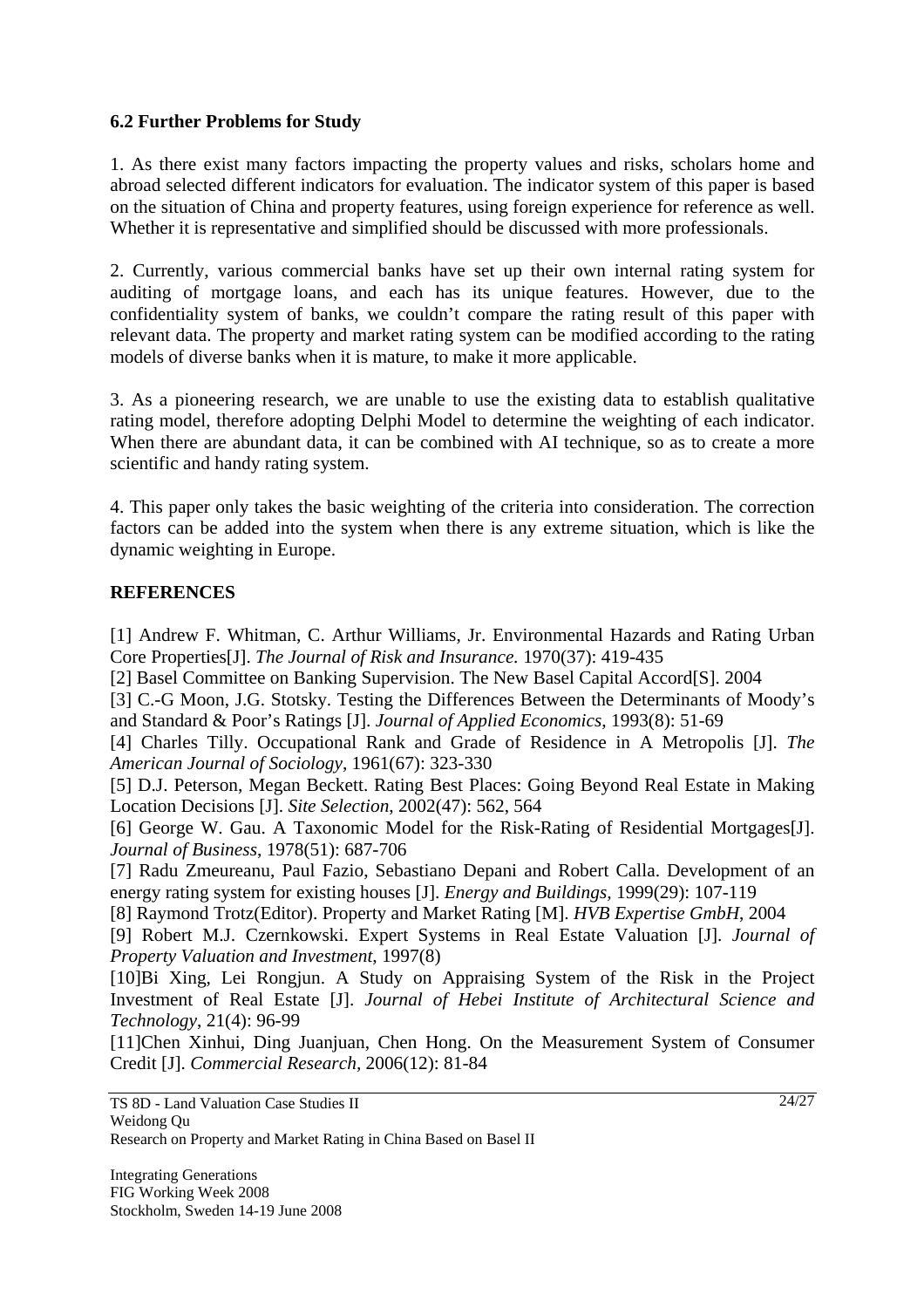[12]Chen Jian. Technology and Application of Credit Rating Model [M]. *China Financial and Economic Publishing House*, 2005

[13] China Institute of Real Estate Appraisers and Agents. Case Study of Real Estate Appraisal [M]. *China Architecture & Building Press*, 2007

[14]Cui Feng. Design of the Structure of Evaluation Index System about Commercial Property Market Position [D]. *Chongqing University*, 2005

[15]Deng Lihua, Zhang Liangjun. Application of Fuzzy Neutral Net in Enterprise Credit Rating [J]. *Statistics and Decision*, 2007(4): 149-150

[16]Fang Ming, Liang Jie. Application of Fuzzy Comprehensive Evaluation Method in Enterprise Credit Rating [J]. *Science&technology Industry of China*, 2005(7): 60-62

[17]Guo Minhua. Credit Rating[M].*China Renmin University Press*, 2004

[18]Hong Mei (Editor-in-chief). Credit Rating[M]. *China Renmin University Press*, 2006

[19]Kang Shusheng, Bao Jinghai, Shi Na, Li Chunjie. The Credit Evaluation Model of Smallmedium Enterprises [J]. *Journal of Hebei University(Philosophy and Social Science)*,, 32(2): 26-33

[20]Li Danling, Li Jing. The Fuzzy Comprehensive Evaluation for the Investing Environment of Real Estate Project [J]. *Journal of Shandong Institute of Architecture and Engineering*, 19(1): 27-31

[21]Liu Jun, Pan Dehui, Tian Xilong. The Risk Evaluation of Real Estate Project in the Stage of Decision [J]. *Journal of Systems & Management*, 16(2): 104-198

[22]Ma Wenluo, Chen Yujing. Bank Rating: Principles, Classes and Methods [M]. *Shanghai University of Finance and Economics Press*, 2007

[23]Mao Zhenhua, Yan Yan (Editors-in-chief). Theory and Practice of Forefront Credit Rating [M]. *China Financial Publishing House*, 2007

[24] National Standards of P.R.China. Urban Land Evaluation and Standards[S]. GB/T 18507-2001

[25]Ren Yuhang, Kong Jian, Wang Shaodan, Xia Enjun. Credit Rating Approach for Loans of Project Financing under New Basle Accord [J]. *Finance Forum*, 2007(4): 22-26

[26]Shi Xueyong, Li Yuan. Approach of credit grading [J]. *Journal of Guangzhou University (Natural Science Edition)*, 3(6): 495-498

[27]Song Kai, Su Tongqi. Estimating the Real Estate Risks Based on the Fuzzy Comprehensive Evaluating Method [J]. *Journal of Qingdao Technological University*, 28(2): 112-117

[28]Su Guomin. Study on Evaluation of Real Estate Investment Risks [J]. *Industrial Technology & Economy*, 2003(6): 78-81

[29]Wang Congli. A Study of the Evaluation Index System of the Research of the Feasibility of the Commercial Real Estate Project [D]. *Xi'an University of Architecture & Technology*,2005

[30]Wu Shifeng. A Study of the Evaluation Index System of the Research of the Feasibility of the Real Estate Project [J]. *Science and Technology of Overseas Building Materials*, 2006(5): 84-85

[31]Xue Bo. Discussion on the Design of Credit Rating Index System for Commercial Banks in China [J]. *Ji'nan Finance*, 2006(5): 20-23

[32]Yu Chenxi. Methods and Models of Credit Rating[J]. *China Urban Finance*, 2001(3): 50- 51

TS 8D - Land Valuation Case Studies II Weidong Qu Research on Property and Market Rating in China Based on Basel II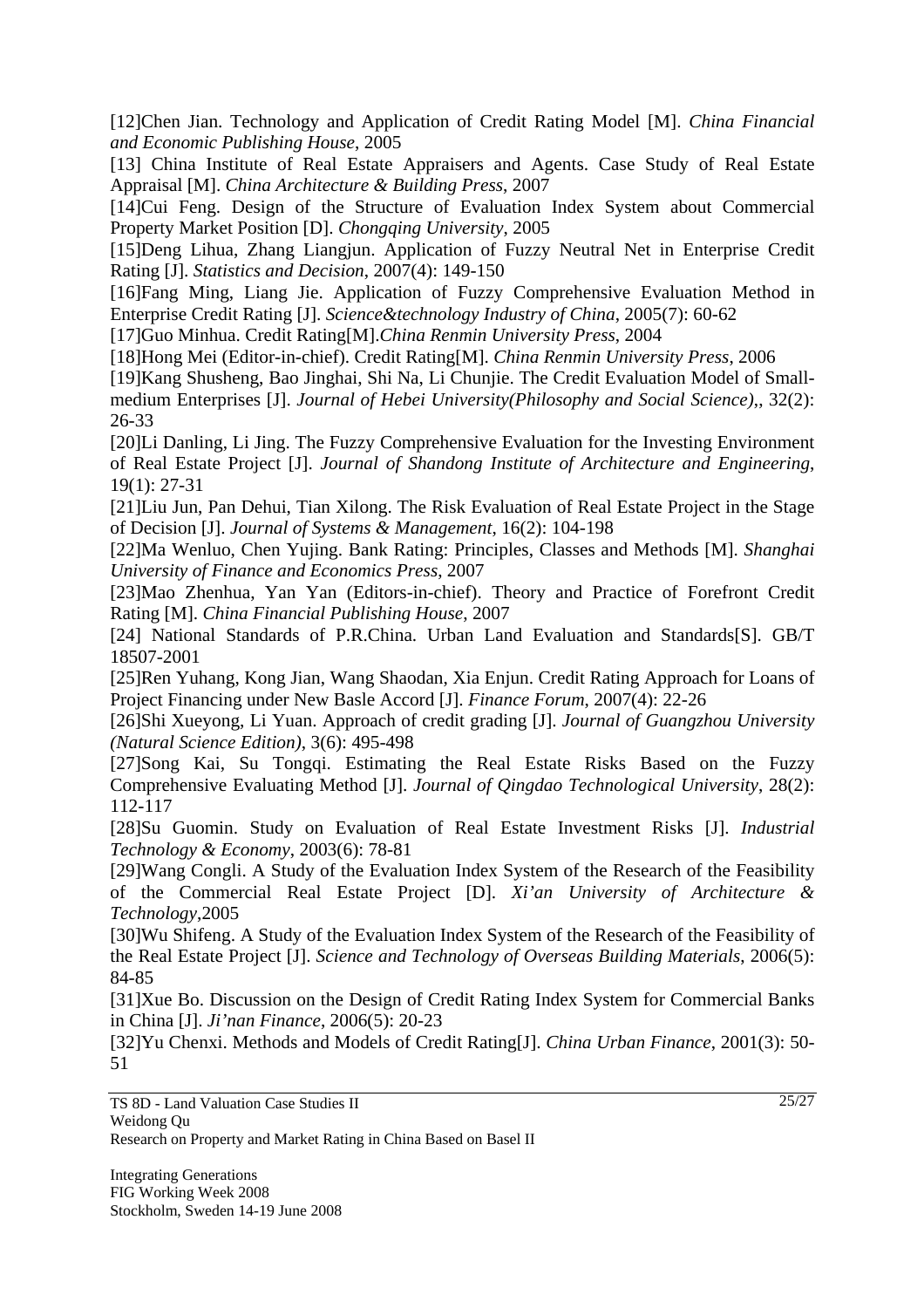[33]Zhang Junling, Ma Ling, Yang Zhanchang. Research on the Artificial Neural Network Model about Risk Evaluation of Large Real Estate Project [J]. *Higher Vocational Education-Journal of Tianjin Professional College,* 14(6): 37-40

[34]Zhang Nengfu, Jiang Zhengquan. The Credit Scoring System Based on Support Vector Machine [J]. *Modern Management Science*, 2007(8): 60-62

[35]Zhang Wenfeng. A Study on Regional Credit Rating Method [J]. *Shanghai Finance*, 2007(6): 73-76

[36]Zhao Xu. Use AHP and Fuzzy Comprehensive to Appraise the Project Financing Risk of Commercial Real Estate [J]. *Optimization of Capital Construction*, 26(6): 69-71

[37]Zhu Rongen. Credit Rating[M]. *Shanghai University of Finance & Economy Press*, 2006 [38]Zhu Yun, Qiu Douhua. Construction of Bank Credit Rating Based on the Data Warehouse [J]. *Enterprise Economy*, 2006(10): 137-139

# **BIOGRAPHICAL NOTES**

**Weidong Qu** studied in the Department of Surveying and Land Management of Tongji University from Sep. 1986 to Jul. 1991 for Bachelor of Science. After this he worked as a technical director of the department of surveying in Institute of Real Estate Planning and Design in the city of Anshan. From Sep. 1994 to Jul. 1997, he studied at the Department of Land & Real Estate Management, School of Business Management in Renmin University of China for master of economy. From Sep. 1997 to Dec. 2000, he did the Ph.D. research at the Geodetic Institute of University of Hanover in Germany and received his degree of Dr.-Ing. During his study in Germany he worked in both part time and full time in some firms, e.g. as a surveying engineer in Cadastral and Surveying Office of Hanover, and as a real estate appraiser in Simon & Reinhold Partner office in Hanover. From Jun. 2001 to Feb. 2002 he worked in department of real estate valuation in North German States Bank (NORD/LB). Since Mar. 2002, he has been pursuing his career of teaching and researching an associate professor at the Department of Land & Real Estate Management, School of Public Administration in Renmin University of China.

His special research interests are Real Estate Appraisal, Land and Cadastral Management, Fuzzy Cluster Analysis, GIS programming and analysis for real estate valuation, real estate investment analysis and finance.